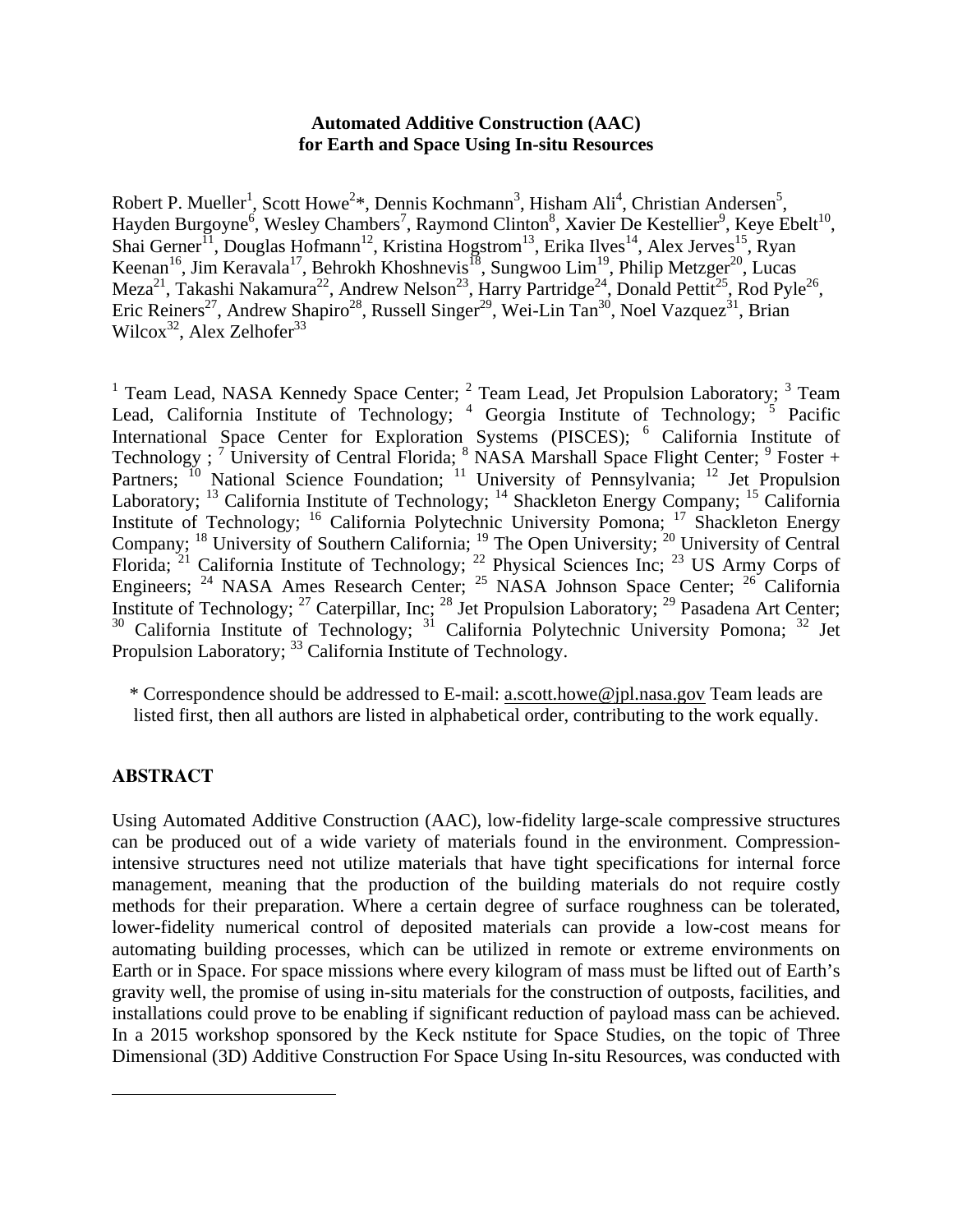additive construction experts from around the globe in attendance. The workshop explored disparate efforts, methods, and technologies and established a proposed framework for the field of Additive Construction Using In-situ Resources.

This paper defines the field of Automated Additive Construction Using In-situ Resources, describes the state-of-the-art for various methods, establishes a vision for future efforts, identifies gaps in current technologies, explores investment opportunities, and proposes potential technology demonstration missions for terrestrial, International Space Station (ISS), lunar, deep space zero-gravity, and Mars environments.

### **INTRODUCTION**

#### **What is In-situ Additive Construction? Why In-situ Resources?**

 A new technology discipline is emerging called Automated Additive Construction (AAC), which is distinct from Additive Manufacturing. AAC refers to automated processes that create civil engineering structures that are relatively large  $(>1 \text{ m}^3)$ , and compared to manufactured parts, tend to have lower accuracy and precision and lower dimensional tolerances. A variety of materials and processes are being used and developed, which range from traditional Portland cement concretes to novel methods using indigenous materials on Earth and in Space. All of the existing and emerging methods aim to produce large scale civil engineering products which have structural integrity and meet the needs of the end user in a safe and reliable manner, including inhabitation by people in the general public.

AAC is the process of forming a large scale structure by sequentially adding and bonding material under automated computer control, without any waste. It is the opposite of subtractive construction that starts with a larger topographical feature or raw material and then removes material by methods such as excavating, contouring, tunneling, boring, and others to create the final desired net shape.

The advantages of AAC include, but are not limited to, new architectural forms and functions, better structural designs and implementations, increased efficiencies and a reduction in the logistics train due to the use of indigenous materials. Many experts believe that two dimensional (2D), (e.g. foundations, landing pads) and three dimensional, (3D) Automated Additive Construction (e.g. habitats) have the potential to lead to a new  $21<sup>st</sup>$  century construction technology revolution that could substantially impact the building construction markets on Earth and beyond (Mueller et al, 2014).

Launching mass into space is difficult due to the gravity well of the Earth which requires a change in velocity impulse (Delta-V) of  $9.3 - 10$  km/s. This means that complicated space transportation vehicles must be used to provide a large amount of energy transfer through the use of chemical rocket propulsion. An additional Delta-V of 6.4 km/s would be required to land this mass on the surface of Earth's moon. If in-situ materials could be used on the moon (such as regolith or regolith derived concrete), to build large civil engineering structures, then large amounts of mass launched from Earth could be avoided, making space exploration more economical.

This paper focuses on AAC using local in-situ resources on extra-terrestrial bodies in the form of regolith – the loosely consolidated layer of crushed rock and other materials covering the surface of extra-terrestrial bodies. This could enable construction at distant locations in our solar system (Moon, Mars, Asteroids, outer planets and their moons) without transporting the construction materials through Earth's deep gravity well, with an expensive rocket launch. 3D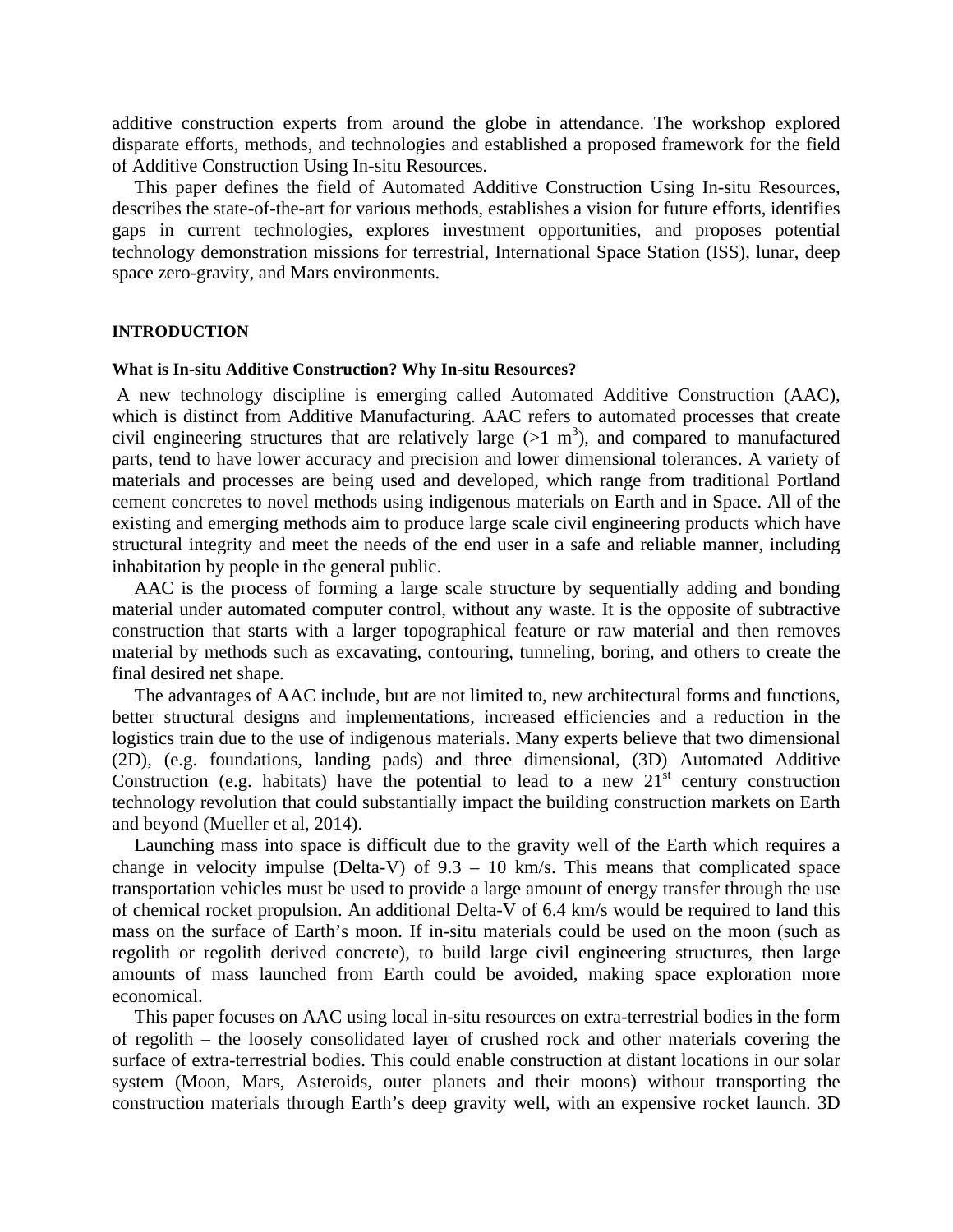AAC could provide the solution for extra-terrestrial shelter (electromagnetic space radiation, thermal, micro-meteorites, dust storms, vacuum, fission power plant shielding, rocket blast ejecta at launch/landing, etc.) for human crews and robotic equipment on planetary surfaces. New possibilities for space exploration and space mission architectures may arise out of this technology that is currently under development.

Mass is a critical component of spaceflight and must be minimized in order to maximize cargo. The further one travels from Earth the more critical this becomes (McLemore et al, 2008). In-situ Resource Utilization (ISRU) means having the capability to extract and process resources at the site of exploration into useful products such as propellants, life support and power system consumables, and radiation and rocket exhaust plume debris shielding (Sanders & Larson 2011). ISRU has the potential to significantly reduce launch mass, risk, and cost of space exploration; thus, ISRU is considered as a key technology that enables long-term exploration, expansion of space activities, and settlement in space (Iai & Gertsch 2013).

The use of ISRU into missions can also significantly influence technology selection and system development in other areas such as propulsion, life support, and power. For example, the ability to extract or produce large amounts of oxygen and water in-situ would minimize the need to completely close life support air and water processing systems, and generate propellant for ascent vehicles.

| <b>Requirement Connectivity</b> |                                                                                                                                            | <b>Hardware Element Connectivity</b> |                                                                                                                                                            |  |  |  |  |
|---------------------------------|--------------------------------------------------------------------------------------------------------------------------------------------|--------------------------------------|------------------------------------------------------------------------------------------------------------------------------------------------------------|--|--|--|--|
| Propulsion<br>systems           | Propellant / pressurant quantity<br>Propellant/pressurant type<br>Residual amount (scavenging)<br>Storage type and capability              | Propulsion<br>systems                | Propellant/pressurant storage and<br>valving<br>Solar collectors/solar thermal<br>propulsion                                                               |  |  |  |  |
| Life support /<br>EVA systems   | <b>Consumable Quantity</b><br>Consumable type<br>Waste products/trash quantity<br>Waste products/trash type<br>Storage type and capability | Life support /<br>EVA systems        | Consumable storage and valving<br>Water processing/electrolysis<br>Carbon dioxide processing<br>Liquid/gas separation<br>Solar collectors/trash processing |  |  |  |  |
| Surface<br>mobility             | Vehicle size<br>Terrain mobility capabilities<br>Power requirements                                                                        | Surface<br>mobility                  | Mobility platforms<br>Actuators, motors, and control<br>software                                                                                           |  |  |  |  |
|                                 | Fuel cell reagent quantity<br>Fuel cell reagent type                                                                                       | Surface                              | Consumable storage and valving<br>Water processing/electrolysis                                                                                            |  |  |  |  |
| Surface<br>power                | Daylight power amount<br>Nighttime power amount<br>Fuel cell storage capability                                                            | power                                | Liquid/gas separation<br>Solar collectors/solar thermal<br>Storage                                                                                         |  |  |  |  |
| Habitat                         | Nuclear reactor placement/shielding<br>Placement<br>Shielding/protection<br>Assembly/inflation capability                                  | Science<br>instruments               | Geotechnical properties<br>Mineral characterization<br>Volatile characterization<br>Subsurface access<br>Inert gas storage and valving                     |  |  |  |  |
|                                 |                                                                                                                                            | Testing and<br>certification         | Surface analogs<br>Environment simulation chambers<br>Lunar and Mars stimulants                                                                            |  |  |  |  |

**Table 1. ISRU connectivity to other exploration system elements (Sanders & Larson 2011)** 

In general, there are five main areas of ISRU: (1) resource characterization and mapping, (2) mission consumable production, (3) civil engineering and surface construction (radiation shields, landing pads, habitats, etc.), (4) in-situ energy generation, storage, and transfer, and (5) in-situ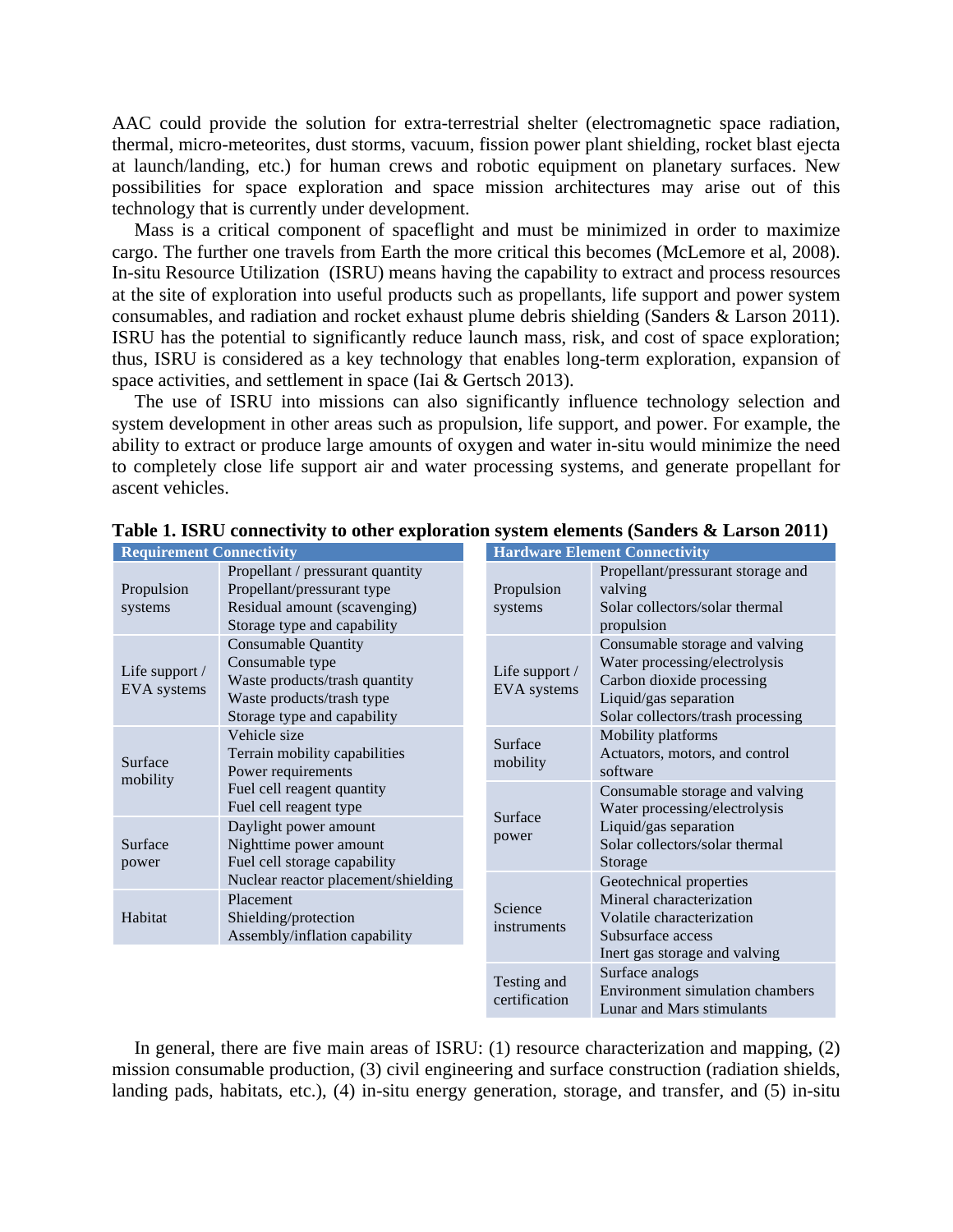manufacturing and repair (Sanders & Larson 2013). Unlike other types of surface or transportation systems, ISRU does not exist on its own. By definition, it must connect and tie into one or more 'users'. Also, ISRU capabilities would often not consist of a single system but would involve multiple technical discipline elements, such as mobility, material processing, and product storage and distribution. Because ISRU systems can provide products to and receive feed-stock and communities from other systems, incorporation of ISRU into an architecture can strongly effect the requirements, technology, and hardware selected for these other systems if an integrated perspective is utilized. Both the requirements and hardware connectivity (Table 1) ISRU systems have with other major exploration surface and transportation system elements have been depicted in Sanders & Larson (2011).

The greatest potential mass and cost reduction benefits of incorporating ISRU in mission architectures occur when surface and space transportation elements utilize in-situ produced propellants. Since propellant mass is a significant fraction of launch and lander mass (83% to 96%), producing propellants for ascent to orbit or hopping to other locations can significantly increase the delivery of other exploration payloads or reduce overall launch mass and cost. Other ISRU capabilities such as civil engineering for landing pads and habitats and in-situ energy production and storage for day/night operations and heat rejection can also reduce the risk and increase mission flexibility compared to Earth provided capabilities while allowing the human presence in space to be expanded through growth of these critical capabilities.

This paper describes the state-of-the-art for Automated Additive Construction methods, materials, material extraction, and performance for mission concept planning purposes (see Table 2). A 10, 25, 50, and 100 year vision is also discussed, with considerations for phasing, investment, and funding.

## **STATE-OF-THE-ART FOR AUTOMATED ADDITIVE CONSTRUCTION USINGIN-SITU RESOURCES**

The state-of-the-art for AAC can be summed up through methods, materials, and material extraction processes. Some methods are described in detail, and performance parameters are listed for mission planning purposes.

### **A. State-of-the art: Methods**

Additive Construction can be accomplished by a variety of methods from slurry extrusion to sintering to melting techniques, with varying levels of difficulty, costs and technological readiness. In addition, special challenges arise from Additive Construction for space applications; critical challenges include construction in a vacuum or low atmosphere as well as under reduced gravity (e.g., on Earth's moon or on Mars) or zero/milli-gravity (such as on an asteroid). We note that those challenges also promise to enable new techniques or to overcome difficulties commonly faced on Earth. For example, although the lack of atmosphere makes powder-based methodologies difficult or even impossible, it also prevents oxidation during melting or sintering. Also, while low levels (or lack) of gravity disqualify some layer deposition techniques, it enables the construction of complex three-dimensional shapes without the need for support structures.

Additive three dimensional (3D) printing has reached maturity on Earth for a variety of methods, primarily for polymeric or metallic base materials with many commercial and largescale realizations. AACfor space using in-situ resources is still in its infancy but can, in principle, adopt terrestrial techniques, especially those used for civil and structural engineering.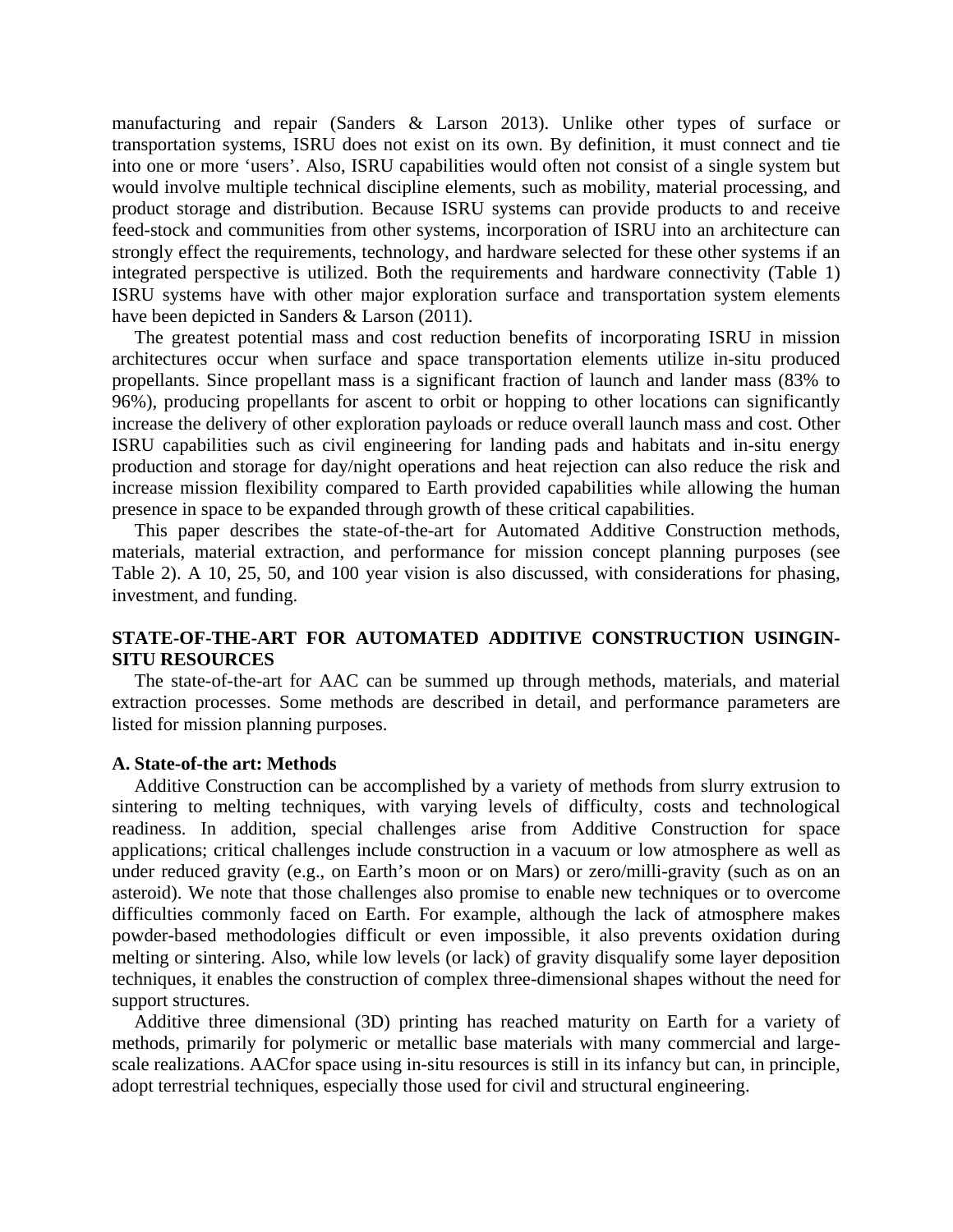The matrix in Table 2 gives a (non-exhaustive) overview of available techniques along with specific parameters and some performance characteristics. All methods have been proven terrestrially, whereas only the plastic extrusion process has been demonstrated in micro-gravity on the International Space Station (ISS). Materials Processing refers to the techniques explained in Table 3, Table 4, and Table 5. The listed demonstrations in commercial or university settings can only serve as representative examples.

In considering all advantageous and shortcomings of the methods listed in Table 2, extrusionbased techniques appear to have the greatest potential for space applications. Specifically, the extrusion of a slurry of regolith and binders or the extrusion of a regolith melt (possibly in combination with sintering techniques) are applicable in a vacuum and can be applied at reduced and micro-gravity, if suitable materials resources, metrology systems, and robotic mobility are available.

Some of the methods in Table 2 are discussed below.

#### *1. Cementitious Examples*

Like all 3D Printing processes Fused Deposition Method (FDM)-based machines are slow because they build objects with small layers. A major leap toward large-scale fabrication was made in 1995 by the University of Southern California extrusion technology called Contour Crafting (Khoshnevis 1998; Khoshnevis 2004; Khoshnevis et al, 2006).

The major innovations that Contour Crafting (CC) introduced were: a) large orifice extrusion nozzle which allowed the inclusion of relatively large solids in the extruded slurry material, hence making viscous concrete extrusion possible, b) the addition of computer controllable trowels that made the creation of smooth surfaces possible for unusually thick layers in the layerwise fabrication, and c) introduction of complex hybrid nozzle systems that could build hollow walls with various internal structures (e.g., corrugated). Terrestrial applications of Contour Crafting may include building construction as well as construction of numerous types of medium-scale objects such as furniture, bathtubs, etc. More recently and under NASA support, extraterrestrial applications of Contour Crafting are under research and development. For this purpose several advancements have been made in the construction of Lunar and Martian infrastructure elements using molten regolith extrusion and sulfur concrete extrusion using Contour Crafting (Khoshnevis et al, 2005). Contour Crafting received the NASA technology grand prize in 2014.

Another development in extrusion based large-scale 3D Concrete Printing (3DCP) has been at Loughborough University (Le et al, 2012a; Le et al, 2012b; Lim et al, 2012) where free-form structures have been built, including some horizontal ones which have been printed over sacrificial support structures (Figure 1).



**Figure 1. Free-form large scale concrete parts printed at Loughborough University (Le et al, 2012a; Le et al, 2012b; Lim et al, 2012)**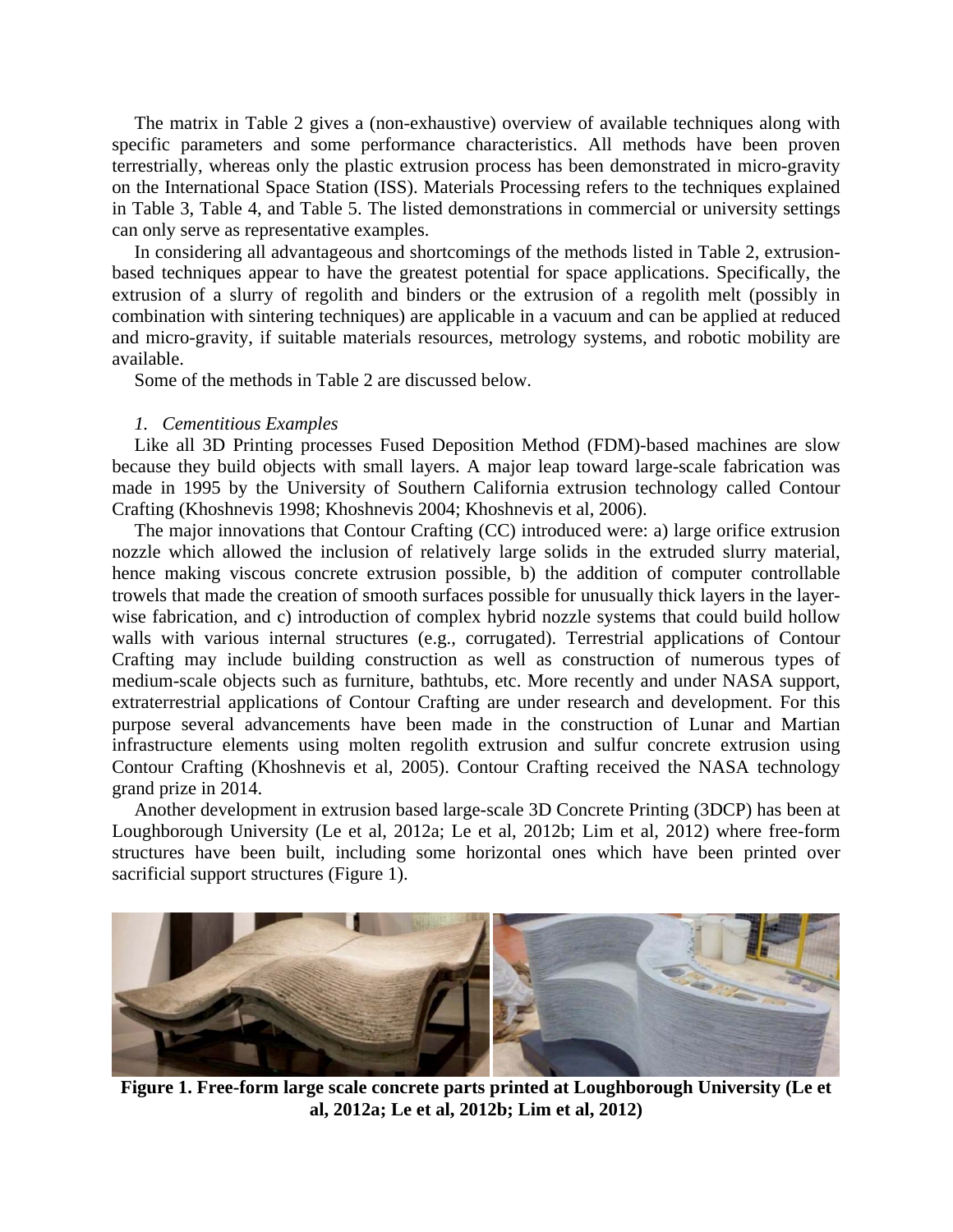| ible 5) – blank cells show unknown or proprietary data (table compiled by Samuel Wilkinson, Foster + Partners) |                                                                                     |              |                   |                               |                                                        |                      |                           |                       |            |                        |                  |                           |                                   |                               |                                                           |                                                 |                          |               |                                |                         |                  |                           |                  |                            |                        |                                      |                          |                                                                            |                                                                           |
|----------------------------------------------------------------------------------------------------------------|-------------------------------------------------------------------------------------|--------------|-------------------|-------------------------------|--------------------------------------------------------|----------------------|---------------------------|-----------------------|------------|------------------------|------------------|---------------------------|-----------------------------------|-------------------------------|-----------------------------------------------------------|-------------------------------------------------|--------------------------|---------------|--------------------------------|-------------------------|------------------|---------------------------|------------------|----------------------------|------------------------|--------------------------------------|--------------------------|----------------------------------------------------------------------------|---------------------------------------------------------------------------|
| References                                                                                                     | Lim et al, 2011                                                                     | WinSun 2015  | <b>WASP 2015</b>  | Betabram 2015                 | Specavia 2015                                          | Krassenstein<br>2014 | Khoshnevis et<br>al, 2005 | Vander Kooij<br>2015  | DUS 2015   | Klein et al,<br>2015   | <b>IAAC 2015</b> | Cesarano 1998             | Barmatz et al,<br>2014            | Gosau 2012                    | <b>IAAC 2015</b>                                          | Kazanas et al,<br>2012                          | Cesaretti et al,<br>2014 | Voxeljet 2015 | Goulas & Friel<br>2015         | Muelle et al,<br>2014   |                  | Khosravi 2012<br>Fateri & | Tang et al, 2003 | EOS 2015                   | Kayser 2011            | Nakamura $\&$<br>Senior 2008         | PISCES 2015              | Taylor & Meek<br>2005                                                      | Khoshnevis et<br>al, 2003                                                 |
| Consumption<br>Power<br>$\begin{bmatrix} \mathbf{k} \mathbf{W} \end{bmatrix}$                                  | $\overline{10}$                                                                     | $\mathbf{r}$ | $\mathbf{r}$      | $\mathbf{r}$                  | $\blacksquare$                                         | $\blacksquare$       | $10 - 20$                 | $\mathbf{I}$          |            |                        |                  |                           | 0.02                              | $\mathbf{r}$                  | $\mathbf{I}$                                              | $\blacksquare$                                  |                          | 4.28          | $\blacksquare$                 |                         | 0.02             | 0.01                      | $\mathbf{r}$     | $\circ$                    | $\blacksquare$         | $\circ$                              | $\overline{\phantom{0}}$ | 20                                                                         | 5                                                                         |
| Deposition<br>$[\text{cm} \wedge 3/\text{s}]$<br>Rate                                                          | 75                                                                                  | $\mathbf{I}$ | $\mathbf{r}$      | $\blacksquare$                | $\mathbf{I}$                                           |                      | 1000                      | $\blacksquare$        |            |                        |                  |                           |                                   | $\mathbf{r}$                  |                                                           | $\blacksquare$                                  |                          | $\mathbf{r}$  |                                |                         | 0.0167           |                           |                  | 0.69                       |                        | 3.66                                 | 0.2                      | 150                                                                        | 3000                                                                      |
| Example                                                                                                        | Loughborough<br>Skanska, F+P<br>University,                                         | WinSun       | WASP              | <b>BetAbram</b>               | Spetsavia                                              | Rudenko              | Crafting USC<br>Contour   | Dirk van der<br>Kooij | KamerMaker | MIT Mediated<br>Matter | <b>IAAC</b>      | Robocasting<br><b>TNS</b> | JPL, PISCES                       | Adherent                      | IAAC                                                      | Cranfield                                       | D-shape                  | Voxeljet      | Loughborough<br>University     | KSC                     | PISCES           | Aachen Uni                | <b>NUS</b>       | EOS                        | Kayser, M.<br>$(MT)$   | PSI                                  | JPL, PISCES              | University of<br>Knoxville,<br><b>USC</b>                                  | USC                                                                       |
| Comments                                                                                                       | Regolith + sulfur for vacuum<br>Portland/Sorel cement not<br>appropriate in vacuum. |              |                   | Portland/Sorel cement are not | Regolith + sulfur is an ISRU<br>appropriate in vacuum. | option.              |                           |                       |            |                        |                  |                           | Melted in chamber and<br>extruded | Not appropriate large scales. | In a vacuum only possible if<br>molten powder is sprayed. | Requires pre-processed metal,<br>time consuming | Time consuming, energy   | intensive.    |                                | Advantageous in vacuum. |                  |                           |                  |                            |                        | 10kW concentrator at 1700K           | Melted in-situ. Good     | Assisted by inf heating.<br>penetration properties.<br>Difficult to shape. | Requires pressure. Good for<br>additive assembly e.g. tiles.              |
| Processing<br><b>Materials</b><br><b>ISRU</b>                                                                  | 1L, 1A, 1M                                                                          |              |                   |                               | 8L, 9A, 8M                                             |                      |                           | 6L, 8A, 4M            |            | IL, 1A, 1M             |                  | 2L, 5A, 5M                | IL, 1A, 1M                        | $6L, 8A, 4M$                  | $\overline{\rm M}$                                        | 7L, 7A, 7M                                      | 8L, 8M                   |               | IL, 1M                         | IL, IM                  |                  | IL, IM                    | IL, IM           | $\mathsf{IL}, \mathsf{IM}$ | IL, IM                 | IL, IM                               |                          | $\mathsf{IL}, \mathsf{IM}$                                                 | IL, IM                                                                    |
| Capable?<br>Partial/<br>Zero-G                                                                                 | ě                                                                                   |              |                   |                               | OK                                                     |                      |                           | OK                    |            | OK.                    |                  | ОK                        | OK                                | ОK                            | Partial                                                   | ОK                                              | Partial                  |               | Partial                        | Partial                 |                  | Partial                   | Partial          | Partial                    | Partial                | Partial                              |                          | Partial                                                                    | Partial                                                                   |
| Support                                                                                                        | <b>SHI</b>                                                                          |              |                   |                               |                                                        |                      |                           |                       |            |                        |                  |                           |                                   |                               |                                                           |                                                 | <b>XES</b>               |               | <b>SHIA</b>                    |                         |                  |                           |                  | <b>XES</b>                 | YES                    |                                      |                          |                                                                            | <b>SHA</b>                                                                |
| <b>Additives</b>                                                                                               |                                                                                     |              | Sulfur, Portland, | plastics, Sorel<br>cement     |                                                        |                      |                           |                       |            |                        |                  |                           |                                   | Urethane                      | Water, air                                                | $\blacksquare$                                  | MgC <sub>12</sub>        |               | $\blacksquare$                 |                         |                  |                           |                  |                            | $\blacksquare$         | $\mathbf{I}$                         |                          |                                                                            | $(\mathrm{MgO}, \mathrm{Portland}\,/\,\mathrm{Water})$<br>With or Without |
| <b>Material</b><br>Base                                                                                        | ${\rm Regolith}\,/\,$ Sand                                                          |              |                   | Plastics                      |                                                        | Glass                |                           | Ceramics              | Regolith   | Regolith               | Regolith /       | Metal                     | Regolith /<br>Sand                |                               | Regolith                                                  | Basalt                                          |                          |               | $\mbox{Regolith}\, /$ S<br>and |                         | Regolith<br>Sand | Regolith                  |                  | Regolith                   | Regolith               |                                      |                          |                                                                            |                                                                           |
| <b>Binding</b><br>Method                                                                                       | Cementitious                                                                        |              |                   |                               |                                                        | Fused-               | deposition<br>method      | (FDM)                 |            | Microwave<br>melting   | Gluing           | Powder spray              | Additive<br>welding               | Chemical                      |                                                           |                                                 |                          | Laser         | sintering                      |                         |                  | Solar                     | sintering        |                            | Microwave<br>sintering | inhibition<br>Selective<br>sintering |                          |                                                                            |                                                                           |
| Construction<br>Method                                                                                         | deposition<br>Extrusion                                                             |              |                   |                               |                                                        |                      |                           |                       |            |                        |                  |                           |                                   |                               | Layered in-<br>sin                                        |                                                 |                          |               |                                |                         |                  |                           |                  |                            |                        |                                      |                          |                                                                            |                                                                           |

**Table 2: Overview of Additive Construction methods with potential for space applications and in-situ resource utilization, including performance parameters for mission planning (ISRU Materials Processing codes refer to Table 3, Table 4, and Table 5) – blank cells show unknown or proprietary data (table compiled by Samuel Wilkinson, Foster + Partners)**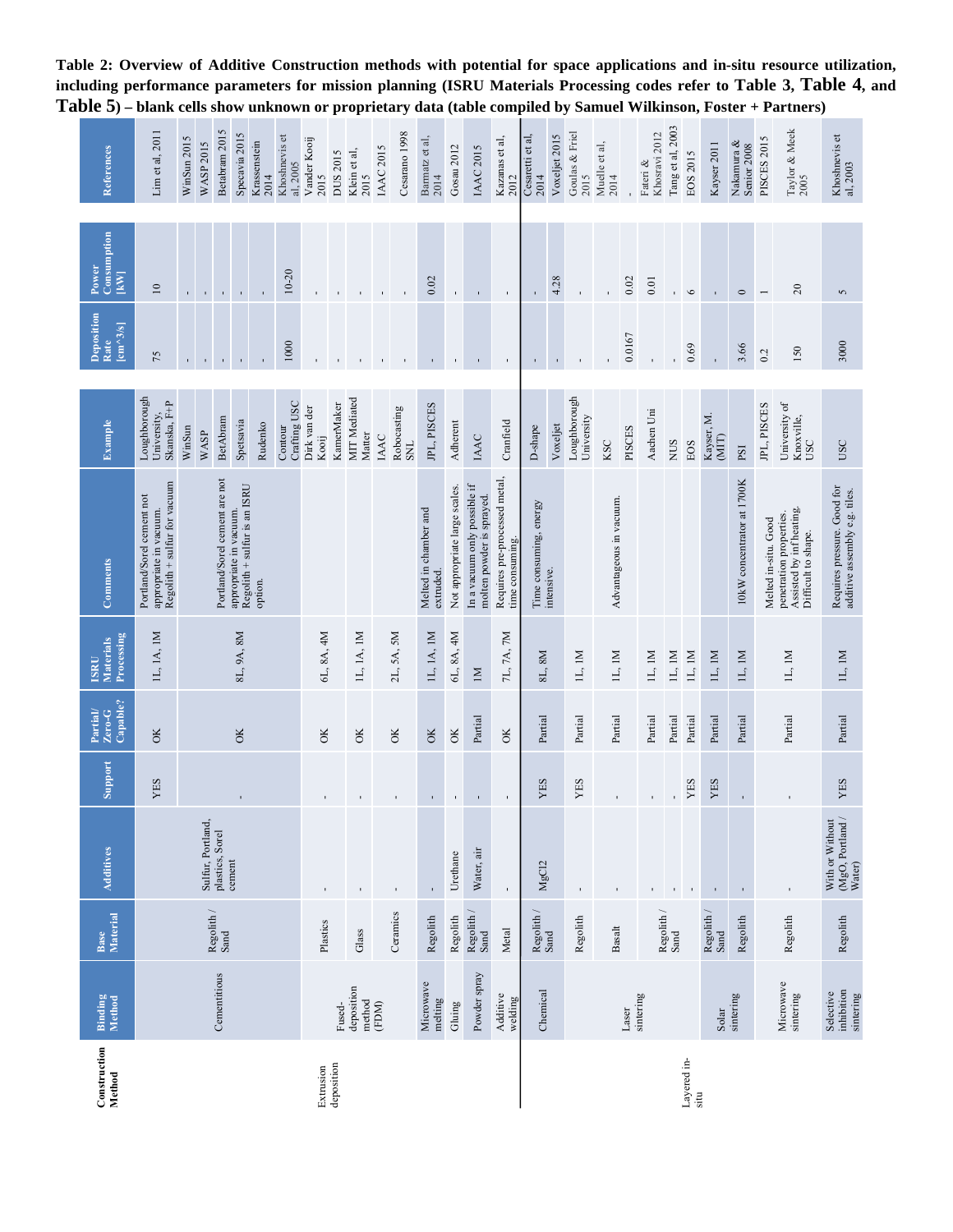Recently there have been other implementations of concrete extrusion systems for construction around the world, such as Radiolaria by Enrico Dini (D-Shape 2015). Work by Cesaretti et al (2014) demonstrated an application of the D-Shape 3D printing technology to large-scale building components using a lunar regolith simulant and liquid binder. In addition, tests were conducted in air and in vacuum to show that evaporation or freezing of the binding liquid can be prevented through a proper injection method. Other examples include construction of semi-complete buildings by WinSun Co of Shanghai (WinSun 2015), castle construction by American architect Andrey Rudenko (Krassenstein 2014), and clay hut builder WASP (WASP 2015). These efforts follow the Contour Crafting precedent and serve to further prove the feasibility of AAC.

## *2. Fused-Deposition Method (FDM) Examples*

Early developments in extrusion-based 3D printing started with extrusion of thermoplastic materials through a heated nozzle with fine orifice. The process, called Fused Deposition Modeling (FDM), is now adopted by numerous small companies that offer FDM machines. Attempts have been made by various research groups to process non-polymeric materials such as ceramics, as in Sandia Research Lab's Robocasting method (Cesarano 1998), and the recent glass printing process by MIT Mediated Matter (Klein et al, 2015).

Adherent Technologies proposes to use a urethane binder mixed with native materials to stabilize planetary surfaces and produce building components. Using a 20:1 regolith to binder ratio, prefabricated blocks were manufactured out of JSC-1A regolith simulant that resulted in a compressive strength of over 1000psi (Gosau 2012). The demonstration utilized two part lowoutgassing polyurethane resins. One part polyol was blended with the regolith in advance, followed by the mixing of liquid isocyanate in a vacuum environmentAdherent Technologies also produced a spray system that could apply the polysol and isocyanate parts in a controlled manner in a vacuum for possible paving and soil stabilization.

## *3. Microwave Melting / Sintering Examples*

The microwave JPL "sinterator" approach uses focused microwaves to melt or sinter native regolith in a controlled manner. Research has shown that lunar regolith samples can be sintered and melted using microwaves (Barmatz, et al 2013). It was shown that the unique volumetric heating associated with microwaves leads to a temperature gradient within the heated sample. The interior of the sample can be significantly hotter than the surface leading to sintering and then melting initially occurring within the sample, rather than at the surface. One option for using microwaves to process lunar soil is heating the surface (Figure 2, left), or heating in a tube (Figure 2, right). A magnetron power source is used to excite a single mode resonance in a rectangular waveguide chamber.

A high temperature resistant tube runs vertically through the chamber along a path of maximum electric field strength. Lunar regolith is pressed into the tube from above using an auger and is slowly pushed through the tube as it is heated, sintered, and then melted. The molten sample falls out of the bottom of the chamber where it can be delivered to any desired location. A roller on the leading end sets the height of the layer, and a spring-loaded roller on the trailing end presses the hot mixture into a smooth layer between sliding forms where it is left to cool. Microwave sintering can require very high levels of power, even with a tuned microwave chamber. However, the resonant frequency and impedance coupling (through an iris hole) to this microwave chamber can be automatically tuned in real time for maximal efficiency for a given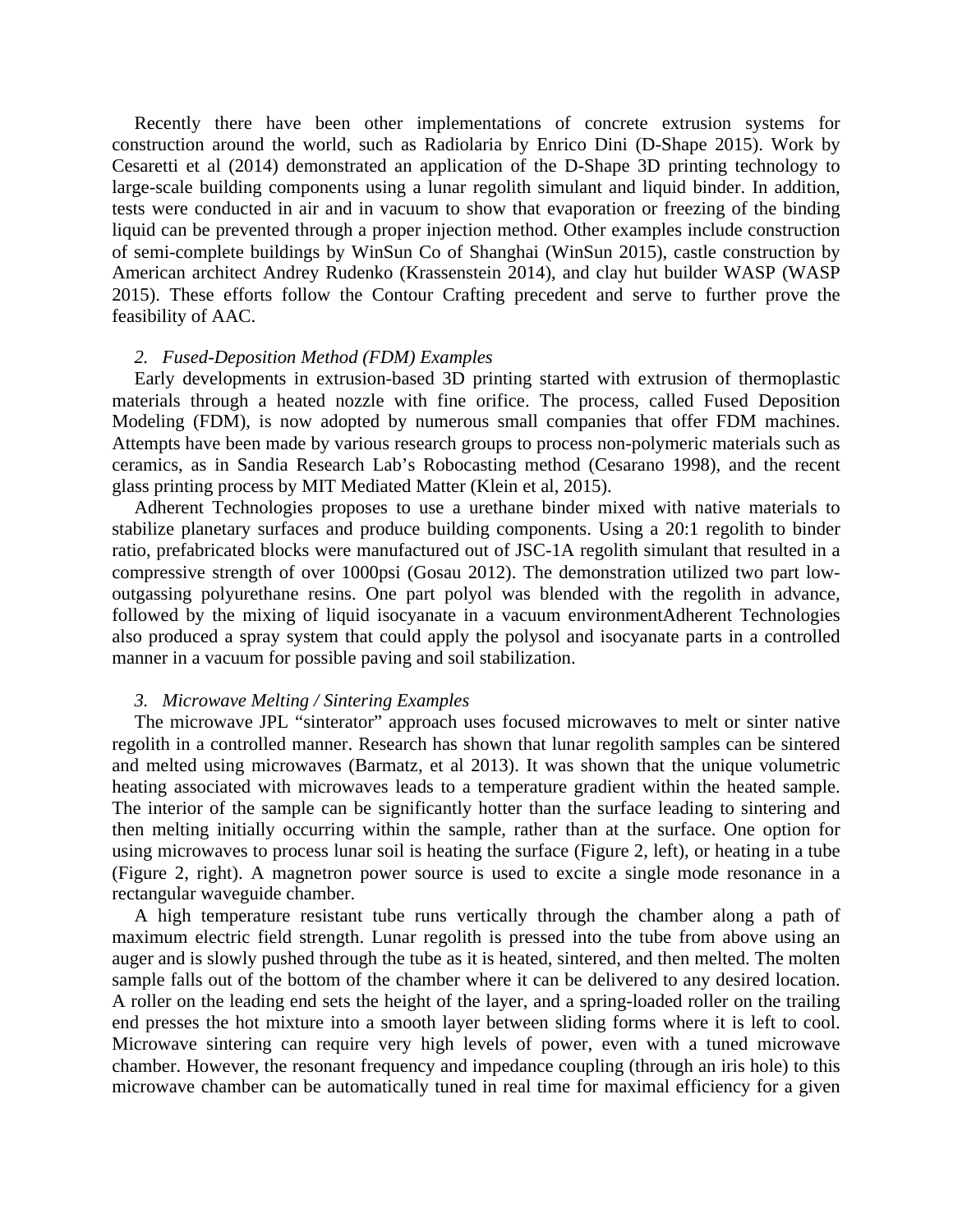material during heating to significantly reduce the power and heating time required (Barmatz, Iny, Yiin, Kahn 1995).



**Figure 2. Microwave heating of the surface (left), or regolith in a tube (right)** 

# *4. Solar / Laser Sintering / Melting / Melt Pool Examples*

A strong candidate for melt pool processes would include solar concentrator technologies. For space-based in situ resource utilization (ISRU), solar power is a readily available heat source. For energy intensive materials processing such as melting and sintering of regolith or rock, direct use of solar power would be an efficient option. However, solar power available from conventional solar concentrator systems is not always an ideal heat source for materials For example, materials to be processed must be brought to the location where concentrated solar power is available, while electric power can be brought to the location where it is needed. For this reason, electric power, in spite of low overall system efficiency, has been considered as the heat source for most materials processing.



**Figure 3. Melting of Tephra at 1800°C (left), and surface sintering at 1100°C (right) demonstrated through solar concentrator (Nakamura & Smith 2011)**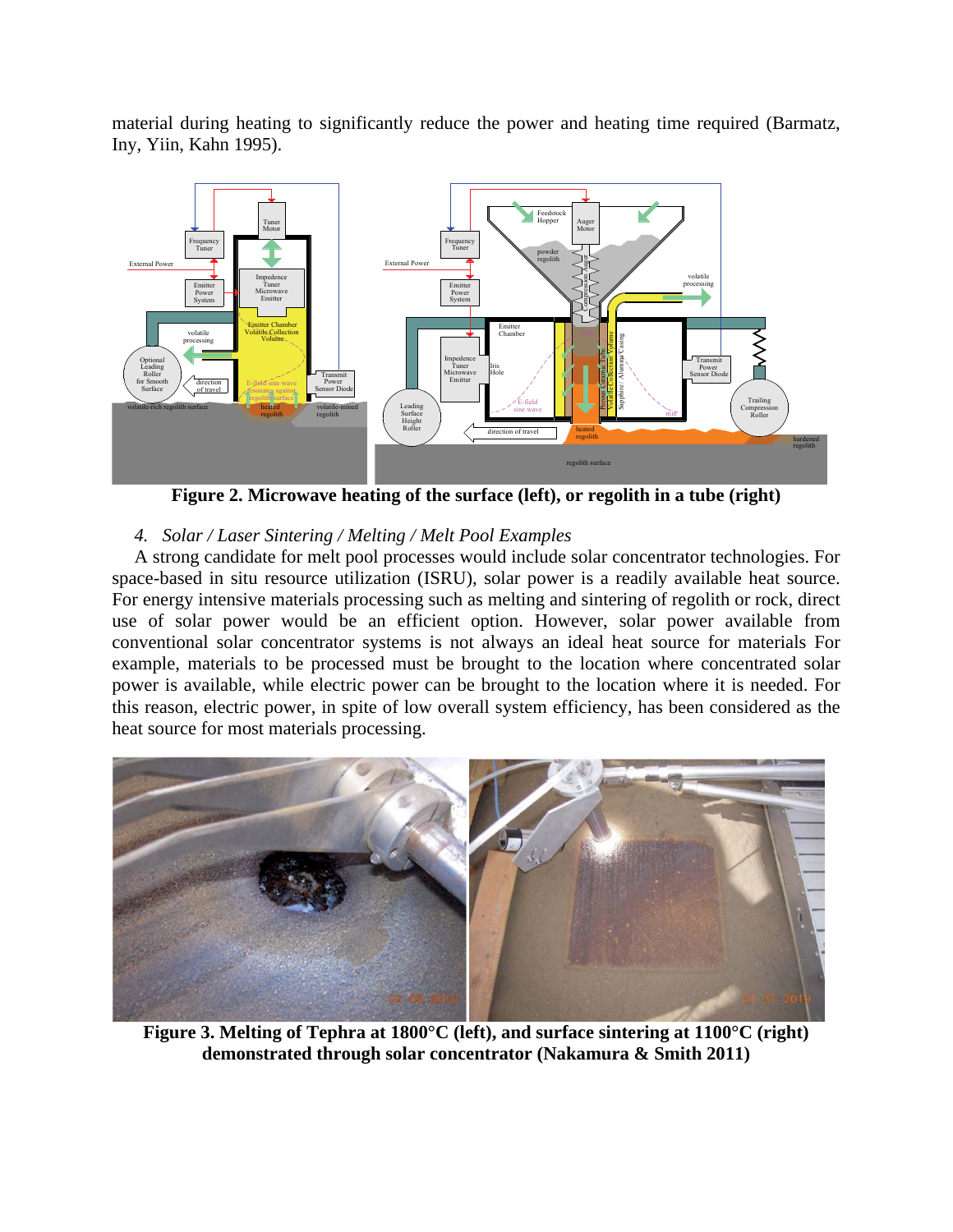Physical Sciences Inc (PSI) developed the Optical Waveguide (OW) Solar Power System for materials processing with NASA funding support (Nakamura & Senior 2008; Nakamura & Smith 2009). An OW solar power system which was recently developed for high temperature lunar materials processing is shown in Figure 3. The system consists of the concentrator array with seven 27in parabolic concentrators. At the focal point of each concentrator is an optical fiber cable made of 55 optical fibers (1.2mm dia.) which transmits the concentrated solar radiation to the interface optics for heating of the materials. This system was developed as the heat source for the carbothermal oxygen production process in which lunar regolith must be heated to 1800°C (Gustafson et al, 2009). The interface optics (quartz rod) inject high intensity solar radiation into the carbothermal reactor (Gustafson et al, 2010). This system was successfully deployed in the NASA ISRU Analog Test at Mauna Kea, Hawaii (Nakamura & Smith 2011), where melting  $(6, left)$  and surface sintering  $(6, right)$  were demonstrated.

### **B. State-of-the-art: Materials**

Six materials have been identified as the main deposition media of an Automated Additive Construction system. These are sulfur concrete, Portland cement concrete, sorel cement concrete, plastics, basalt, and metals.

## *1. Sulfur Concrete*

Terrestrially, sulfur has been considered as an alternative binder to Portland cement since the 1970s due to a growing surplus of sulfur (Walker 1982; Loov et al, 1974). Sulfur concrete is of particular interest as it provides a practical use for sulfur by-products of the mining and natural gas industry.

Analyses of Apollo return samples have verified the presence of lunar sulfur, with particularly higher concentrations in the high-Titanium mare basalt (Gibson et al, 1975; Gibson et al, 1977; Vaniman et al, 1988). Observations of the LCROSS ejecta plume show relatively high concentrations of the sulfur compounds  $H_2S$  and  $SO_2$  (Colaprete et al, 2010).

Utilizing analyses of meteorites to infer asteroid composition, we can assume some availability of sulfur. Both chondritic and achondritic meteorites have shown the presence of sulfur, predominantly in the form of troilite (FeS). Gibson et al (1985) reports a range in median sulfur concentrations between 0.12% and 0.60% for achondritic meteorites, with enstatite achondrites representing the highest abundances. Dreibus et al (1995) report abundances of sulfur in both carbonaceous chondrites and ordinary chondrites ranging from 0.45% to 5.41% by weight, with CI carbonaceous chondrites yielding the highest concentrations.

The resource potential, and presence, of sulfur on the moon and asteroids makes it an appealing candidate binder to investigate for in situ additive construction.

### *2. Portland Cement Concrete*

Portland cement is a long-established and highly successful binding agent for terrestrial construction applications. Because Portland cement concretes need between 10-20% water by weight, their uses on planetary and asteroidal bodies would be problematic at best. Vacuum conditions, temperature variations, in-situ manufacturing of Portland cement and life support/fuel needs of water all conspire to exclude traditional wet mix concretes on extraterrestrial bodies. Work has been done to mitigate these problems through a Dry Mix / Steam-Injection (DMSI) method (Lin et al, 1987). The weight percentage of water in a DMSI concrete is about 5% (much less than 50% for a conventional wet-mix concrete), however it requires a pressurized vessel and a source of steam (Lin et al, 1998).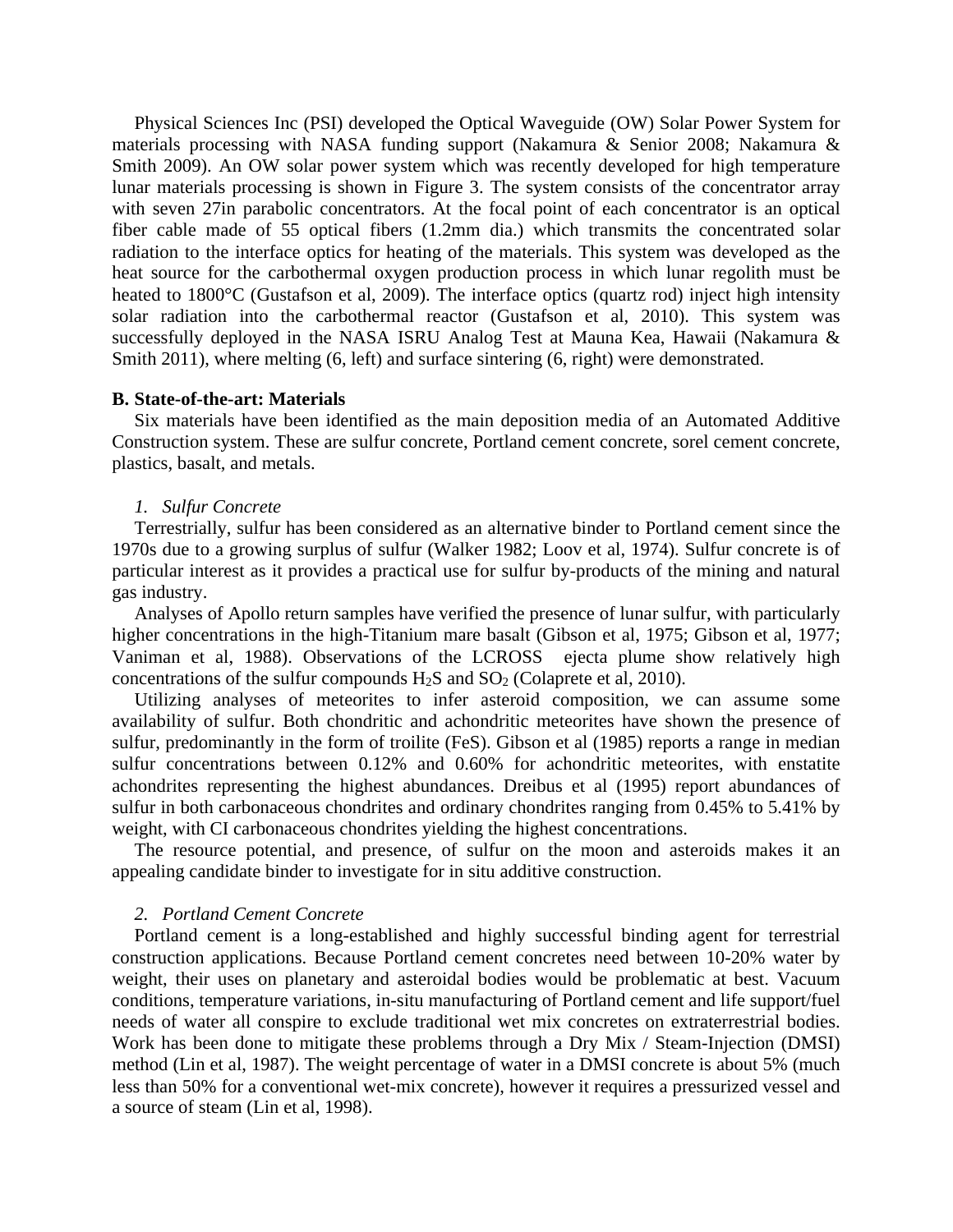## *3. Sorel Cement Concrete*

Sorel cements are a mixture of solid MgO and  $MgCl<sub>2</sub>$  brine. The traditional terrestrial applications are for concrete repairs that need a quick-set. Presently the USACE and NASA Marshall Space Flight Center are investigating the use of Sorel concretes for additive construction. The hurdles to using Sorel cements on extraterrestrial bodies are the same as those for Portland cement  $(MgCl<sub>2</sub>$  brine is approximately 65-70% water by weight). Additionally, there are some indications that exposure to x-rays can significantly alter the material properties of the product (Ring & Ping 2007).

## *4. Plastics*

Plastics have been used on a limited scale for terrestrial construction applications for concrete forms and primarily as a waste-plastic solution (Verma 2008). On extraterrestrial bodies, recycling of plastics for binding material may offer a short-term solution as an aggregate binder.

#### *5. Basalt*

Basalt has historically been used as a building material in regions where it is present (e.g. the Roman Empire), as an aggregate for concretes, basalt fiber rebar, cast elements, and for masonry. There has been much work in recent years on basalt sintering and basalt melting for additive construction uses. Cast basalt has been reported with compressive strengths ranging upwards from 300MPa and hardness between 8 and 9 mohs (Jakes 1998; CBP Engineering Group 2013).

#### *6. Metals*

Terrestrial additive manufacturing with metals has been well-established with processes such as laser deposition (LD), laser engineered net shaping (LENS), direct metal laser sintering (DMLS), ultrasonic additive manufacturing (UAM), selective laser sintering (SLS), selective laser melting (SLM), electron beam freeform (EBF), and high velocity oxy-fuel spraying (HVOF). In all of these techniques, special care is taken to produce the metal feedstock precursor for the manufacturing. This material, which takes the form of uniform powder, wire and metal tape, is produced with utmost quality control to assure predictable and repeatable components. Some mixing of metals during printing has also been performed to create functionally graded alloy, demonstrating that the process can be used for multiple materials (Hofmann et al, 2014a: Hofmann et al, 2014b). When trying to print with metal that has been mined, extracted and refined from regolith, the infrastructure required must be considered. Even in the lowest technology applications, metal would still have to be mined and extracted from in-situ regolith and would likely not have uniform size or composition. A consolidation process for printing with such metal would need to accommodate large variations in feedstock size and composition, which complicates delivery systems and melting parameters. Laser sintering is likely the first way to achieve any additive manufacturing derived hardware from in-situ metals recovered from regolith, followed by full melting in a crucible and then molten metal extrusion. More advanced processes require significant developed of mobile mining and extraction technologies needed to make uniform powder or wire.

## **C. State-of-the-art: Material Extraction**

The levels of material processing are summarized in tables for the Moon (Table 3), asteroids (Table 4), and Mars (Table 5).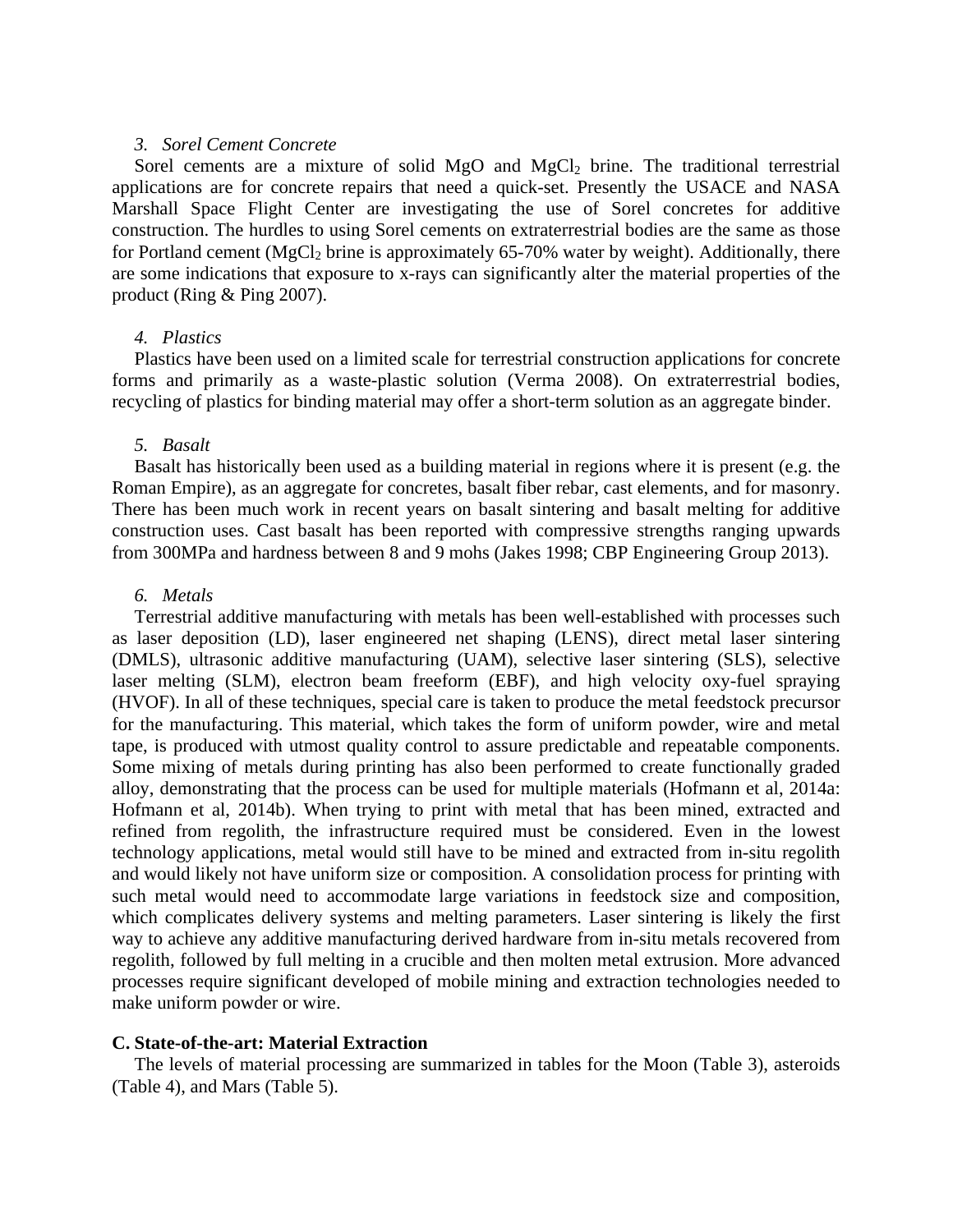| <b>Label</b> | <b>Builds</b><br><b>Upon</b> | <b>Additional Processes</b><br>(cumulative with "builds"<br>upon") | <b>Additional Materials Produced (cumulative with "builds</b><br>upon")                                                                                                     |
|--------------|------------------------------|--------------------------------------------------------------------|-----------------------------------------------------------------------------------------------------------------------------------------------------------------------------|
| 1L           | N/A                          | Sieve and/or grind regolith                                        | Regolith                                                                                                                                                                    |
| 2L           | 1L                           | Molten Regolith<br>Electrolysis                                    | "Mongrel Alloy", Ceramic, Oxygen                                                                                                                                            |
| 3L           | 1L, 2L                       | Vacuum Distillation or<br>equivalent                               | Elemental Aluminum, Iron, Magnesium, Calcium, Silicon,<br>Titanium. (Also, if regolith obtained from KREEP terrane,<br>then Potassium, Rare Earth Elements, and Phosphorus) |
| 4L           | $1L-3L$                      | <b>Metals Refinery</b>                                             | Various alloys                                                                                                                                                              |
| 5L           | N/A                          | Ice Mining & Distillation                                          | $H_2O$ , CO, CO <sub>2</sub> , NH <sub>3</sub> , many compounds and trace metals                                                                                            |
| 6L           | 5L                           | <b>Fischer Tropsch process</b>                                     | $CH4$ , plastics, rubbers                                                                                                                                                   |
| 7L           | $1L-6L$                      | Metals Refinery including<br>carbon from $5 & 6$                   | <b>Steel</b>                                                                                                                                                                |
| <b>8L</b>    | $1L-3L$                      | Slaking and cement<br>production                                   | Lime and cement                                                                                                                                                             |
| 9L           | $1L-8L$                      | Advanced processes                                                 | Most other materials                                                                                                                                                        |

# **Table 3: Materials Processing with Lunar Resources**

# **Table 4: Materials Processing with Asteroid Resources**

| Label      | <b>Builds</b><br><b>Upon</b> | <b>Additional Processes</b><br>(cumulative with "builds upon") | <b>Additional Materials Produced</b><br>(cumulative with "builds upon")                                       |
|------------|------------------------------|----------------------------------------------------------------|---------------------------------------------------------------------------------------------------------------|
| 1A         | N/A                          | Crush and sieve                                                | Regolith                                                                                                      |
| 2A         | 1A                           | Magnetic beneficiation                                         | Fe-Ni alloy (some asteroids)                                                                                  |
| 3A         | 1A, 2A                       | Mineral beneficiation (electrostatic?<br>Density separation?)  | Clay (carbonaceous asteroids)                                                                                 |
| 4A         | $N/A$ or $1A$                | Heating and volatile capture with<br>distillation              | $H_2O$ , complex organics                                                                                     |
| 5A         | 1A                           | Molten Regolith Electrolysis                                   | Mongrel alloy (all asteroids), Ceramic,<br>Oxygen                                                             |
| <b>6A</b>  | 1A, 5A                       | Vacuum Distillation or equivalent                              | Elemental Aluminum, Iron, Magnesium,<br>Calcium, Silicon, Titanium (depending<br>on minerals in the asteroid) |
| 7A         | 1A, 5A,<br>6A                | <b>Metals Refinery</b>                                         | Various alloys                                                                                                |
| <b>8A</b>  | 4A                           | <b>Fischer Tropsch process</b>                                 | CH <sub>4</sub> , plastics, rubbers                                                                           |
| <b>9A</b>  | 1A, 5A,<br>6A                | Slaking and cement production                                  | Lime and cement                                                                                               |
| <b>10A</b> | $1A-9A$                      | Advanced processes                                             | Most other materials                                                                                          |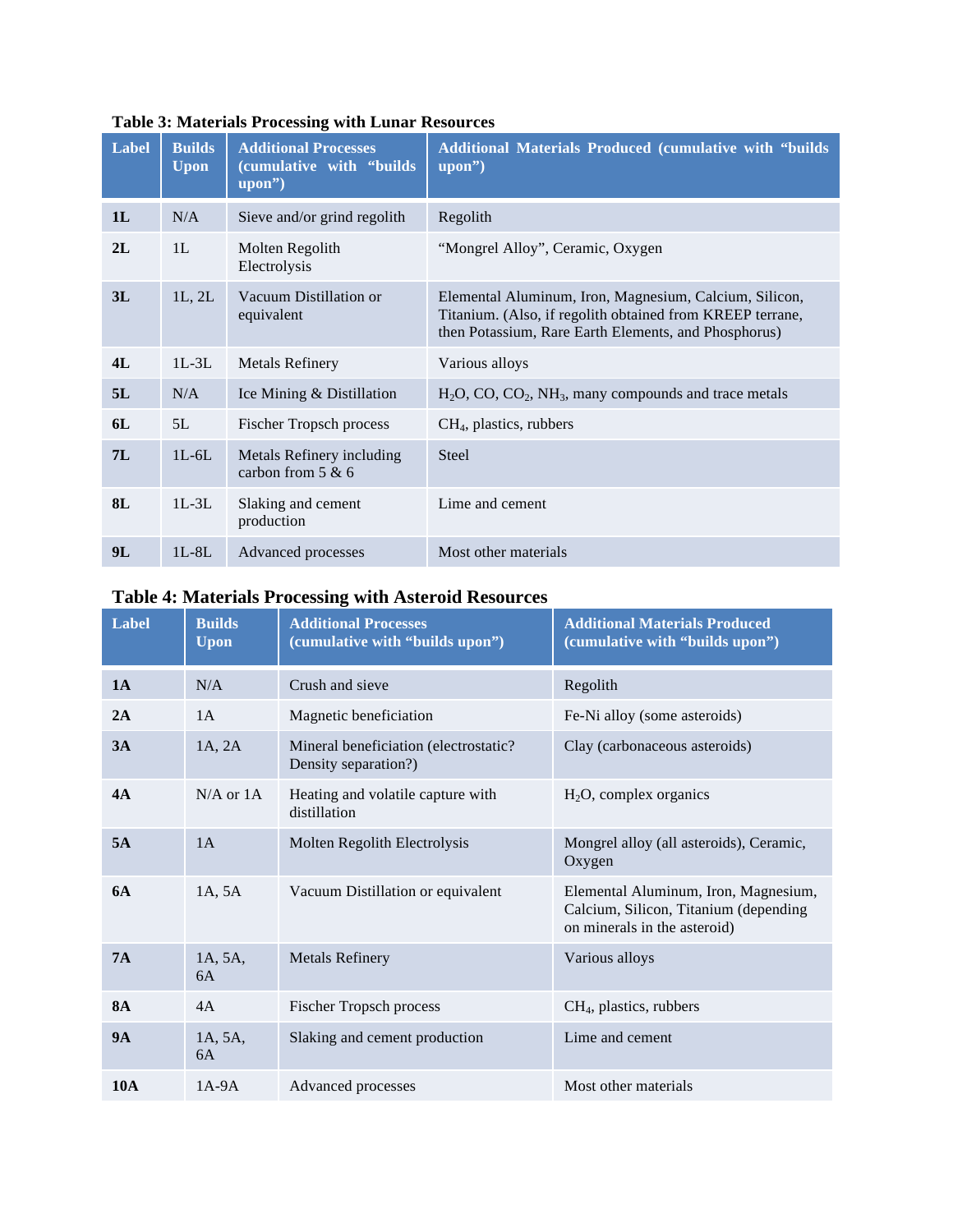|                |                              | $\sum_{i=1}^{n}$                                               |                                                                                                                                                                                                             |
|----------------|------------------------------|----------------------------------------------------------------|-------------------------------------------------------------------------------------------------------------------------------------------------------------------------------------------------------------|
| <b>Label</b>   | <b>Builds</b><br><b>Upon</b> | <b>Additional Processes</b><br>(cumulative with "builds upon") | <b>Additional Materials Produced</b><br>(cumulative with "builds upon")                                                                                                                                     |
| 1 <sub>M</sub> | N/A                          | Sieve and/or grind regolith                                    | Regolith, Clay if you drive to a deposit<br>of it                                                                                                                                                           |
| 2M             | N/A                          | Ice mining & distillation                                      | Water, unknown chemicals                                                                                                                                                                                    |
| 3M             | N/A                          | Atmospheric Capture                                            | CO <sub>2</sub> , N <sub>2</sub>                                                                                                                                                                            |
| 4M             | $1M-3M$                      | Fischer Tropsch                                                | CH <sub>4</sub> , Plastics, Rubbers                                                                                                                                                                         |
| 5M             | 1M                           | Molten Regolith Electrolysis                                   | "Mongrel Alloy", Ceramic, Oxygen                                                                                                                                                                            |
| 6M             | 1M, 5M                       | Vacuum Distillation or equivalent                              | Elemental Silicon, Iron, Aluminum,<br>Magnesium, Calcium, Sulfur, Sodium,<br>Phosphorus, Titanium, Chlorine,<br>Potassium, Chromium, Manganese, trace<br>elements (depends on the local soil<br>mineralogy) |
| 7M             | 1M, 5M,<br>6M                | <b>Metals Refinery</b>                                         | Various alloys                                                                                                                                                                                              |
| <b>8M</b>      | 1M, 2M,<br>5M, 6M            | Slaking and cement production                                  | Lime and cement                                                                                                                                                                                             |
| <b>9M</b>      | 1M, 2M                       | <b>Frasch Process</b>                                          | Sulfur                                                                                                                                                                                                      |
| 10M            | $1M-9M$                      | Advanced processes                                             | Most other materials                                                                                                                                                                                        |

**Table 5: Materials Processing with Mars Resources** 

The simplest material for additive construction in space is unprocessed regolith. A next simplest step to improve the flow properties of the regolith is to sieve and crush it, controlling the particle size distribution. Another simple step is to grind, melt and re-use materials from the spent spacecraft. Spacecraft can be designed with recycling in mind to improve the economics of settling space. Beyond these simple steps, many processes may be developed to create increasingly refined materials with desirable engineering properties.

Regolith may be melted and electrolyzed in a process known as Molten Regolith Electrolysis (MRE), alternatively called Molten Oxide Electrolysis (Curreri et al, 2006; Sacksteder & Sanders 2007; Dominguez et al, 2009; Sibille et al, 2009; Sibille et al, 2010; Sirk et al, 2010; Standish 2010; Vai et al, 2010; Schwandt et al, 2012; Sibille & Dominguez 2012). This chemically reduces the minerals, which are oxides, to liberate the oxygen and create two molten material streams: a "mongrel alloy" of iron, aluminum, titanium, silicon and trace metals; and a slag of unreduced oxides. The properties of the mongrel alloy have not been measured but it is expected to demonstrate some ductility and improved tensile strength compared to just melted or sintered regolith. The ceramic slag from MRE may thus be printed with reinforcement bars of this alloy automatically embedded using a two-material printer head. Although the alloy is expected to have poor properties compared to well-designed metal alloys, in low lunar gravity or in zero gravity it may be adequate for many structures including solar array supports or habitat trusses. Recent progress in developing MRE has included multi-physics simulations of specific reactor designs (Schreiner et al, 2015a; Schreiner et al, 2015b; Schreiner 2015), which quantified the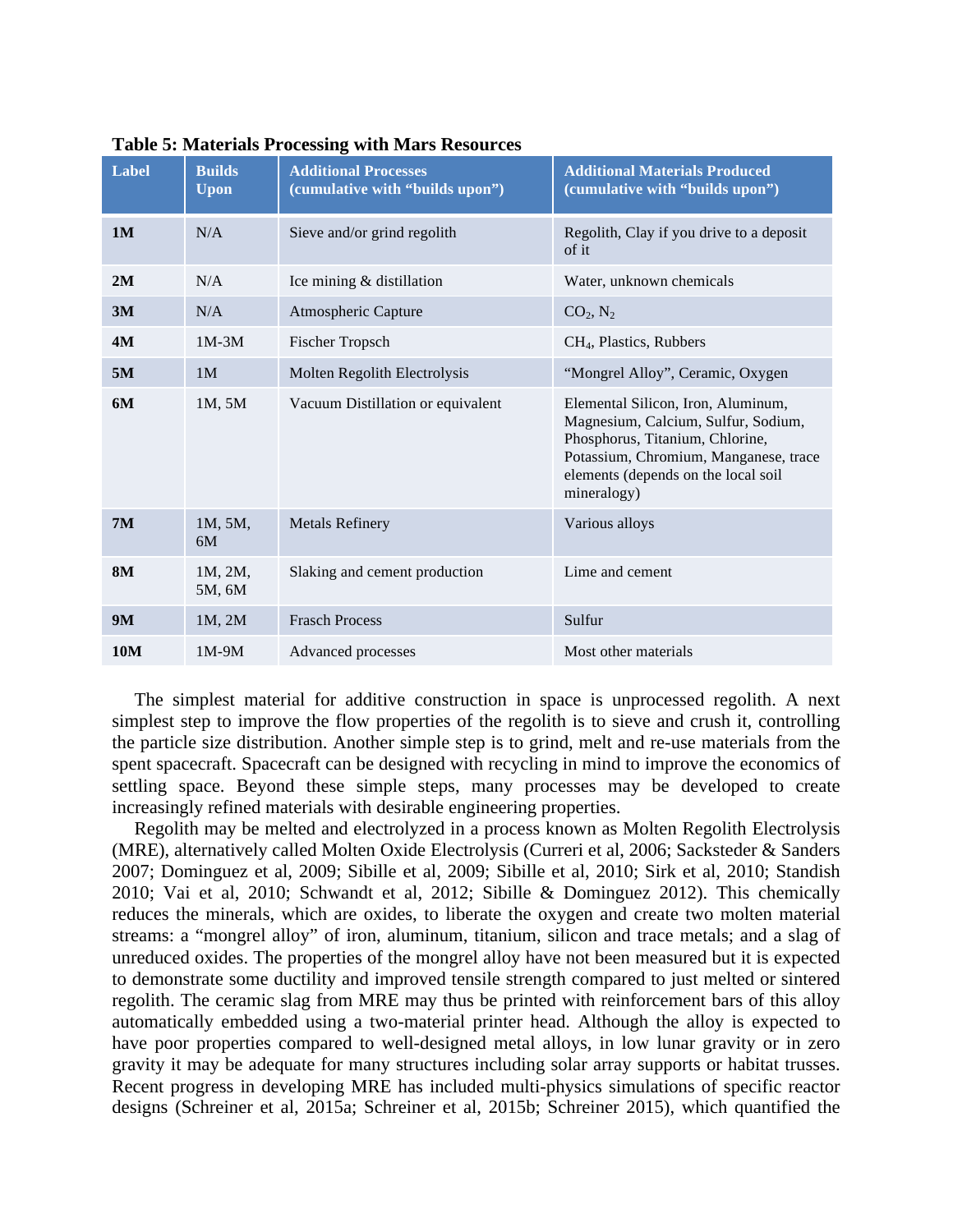material throughput rates and energy requirements, demonstrating that MRE scales appropriately for space construction projects. MRE is presently at Technology Readiness Level 3 (TRL-3). An alternative that exists in the concept stage (TRL-2) is fluorine processing (Burt 1992; Sebolt et al, 1993; Landis 2007). In either case, a subsequent stage such as vacuum distillation will be needed to produce higher quality metals and silicon (Jarrett et al, 1980; Pettit 1985).

For a simple reinforcement material, an alternative to making a crude metal is to create basalt fibers by melting basalt and pulling small ceramic rods out of the melt as it cools (Tucker & Etheridge 1998; Tucker et al, 2006; Meyers & Toutanji 2007).

Another way to extract metals from regolith is the use of ionic liquids (Marone et al, 2009; Paley et al, 2009; Poulimenou et al, 2014), which provide low temperature dissolution of oxides such as those found in lunar, asteroid or Martian regoliths. Silicon dioxide does not effectively dissolve in ionic liquids, so the reduction of the regolith may be enhanced by addition of a silicadissolving acid like phosphoric acid. Experiments have dissolved up to 72% of simulated lunar regolith at just 120°C in four days, with silica being the underrepresented element in the ionic liquid (IL) solution (Paley et al, 2009). The failure to reduce all the silica does not present a problem since unreduced silica will be needed at space outposts for manufacturing glass (or fused quartz) and photovoltaic cells. The metals are dissolved as cations in the IL while producing water that may be electrolyzed to regenerate the ionic liquid, returning hydrogen cations into solution as free metals precipitate out. Multiple processing stages may be designed to precipitate the metals separately through the addition of various salts, each of which may be regenerated in turn. The reduction of regolith via IL producing mixed metals has been demonstrated to TRL-3, while the separation of all the metals is still conceptual (but based on firm theory and supporting experiments) so it is TRL-2. Once metals have been separated, a foundry may remix them in desired ratios to create desirable alloys of iron, aluminum, and magnesium. Carbon obtained from other resources may be added to iron to create steel. Carbon is significantly present in lunar ice (Colaprete et al, 2010; Gladstone et al, 2010), in the Martian atmosphere, and in the organic content of carbonaceous chondrite asteroids.

Calcium extracted by any of the above processes may be kept in the oxidized state as CaO (quicklime). This is the binder that was used historically in Roman Concrete, so it may be mixed with raw basalt regolith as the aggregate for additive construction. Alternatively, slaked lime may be formed by hydrating quicklime, which may be further processed with silica, metal oxides, and sulfates (if available) to form a variety of cements.

The water for making and using cement may be obtained by excavating and distilling lunar or Martian ice or by thermal extraction from the clay in carbonaceous asteroids. Carbon can also be obtained from all three locations. Lunar ice contains a large fraction of carbon monoxide and carbon dioxide. Carbon dioxide may be captured by liquefaction from the Martian atmosphere. Carbon compounds may be extracted from carbonaceous asteroids by simple heating or pyrolysis. Carbon may be combined with the hydrogen electrolyzed from water to form methane by flowing through a catalyst (Randall & Gerard 1928). Methane may then be polymerized to form complex hydrocarbons via the Fischer Tropsch process, including plastics, rubbers or other compounds that can serve as binders for printing regolith. Alternatively, large-scale plastic elements may be printed without regolith as structural members in low gravity.

Sulfur is not abundant on the Moon but may be obtained by heating large volumes of regolith. It may be obtained from high concentration deposits of sulfates on Mars or from the sulfates in carbonaceous asteroids. The Frasch process (Lebowitz 1931) is the dissolution of sulfates in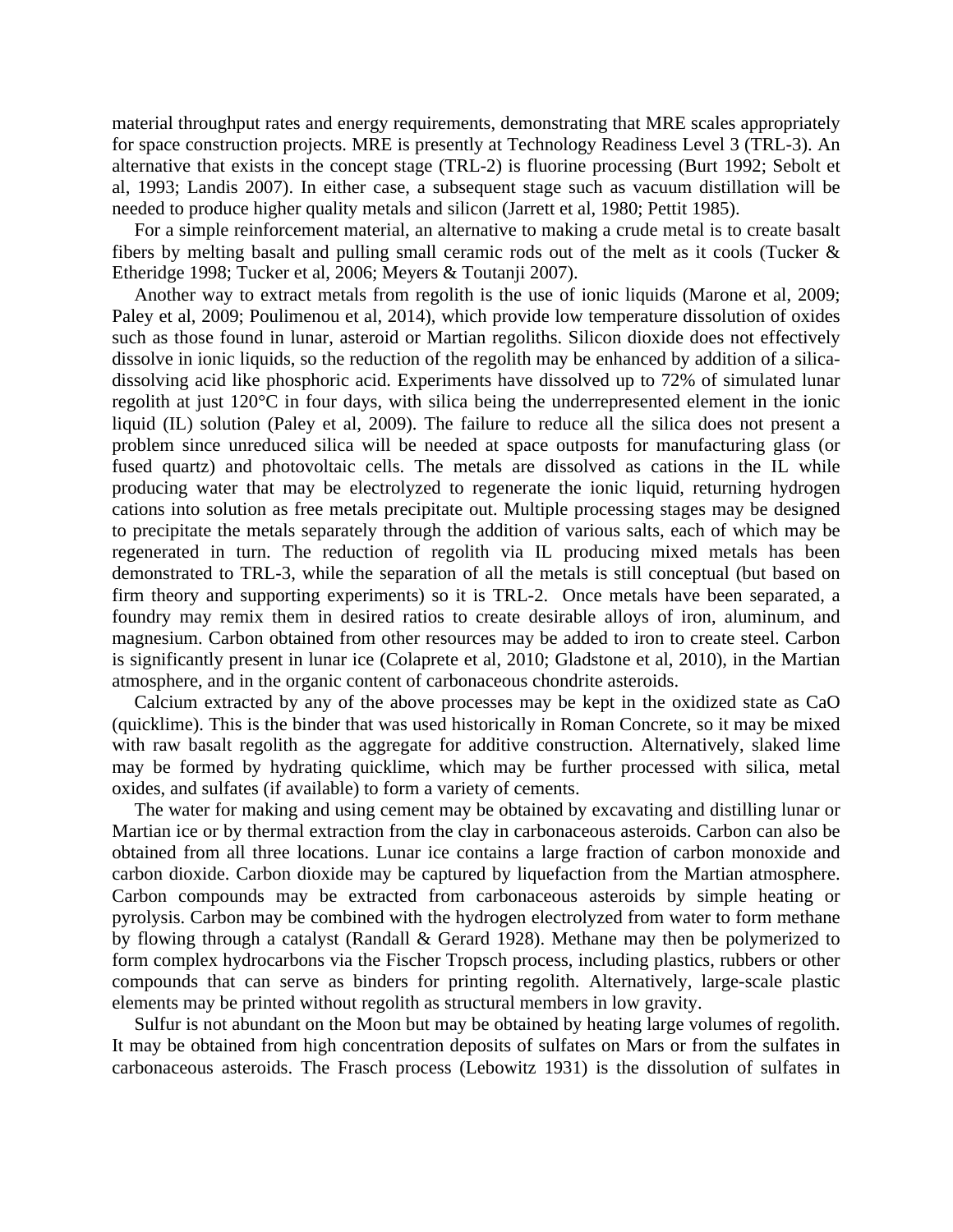superheated water to obtain elemental sulfur, which may be melted for use as a binder in regolith.

With the resources available in space, essentially any construction material used on Earth may be manufactured for use in space. The trade-off is that better building materials generally require more complex processing with a higher mass of infrastructure including power generation, mining and processing assets. A good strategy may be to start with the simplest construction materials in early phases of space settlement, advancing to more complex materials and processes as space industry grows.

# **VISION FOR AUTONOMOUS ADDITIVE CONSTRUCTION USING IN-SITU RESOURCES**

The vision matrix (Table 6), shows a plan for the development of additive construction using in-situ resources and the auxiliary technologies that must evolve contemporaneously.

In ten years, it is envisioned that additive construction techniques and in-situ materials processing will mature on-Earth, along with space manufacturing technologies (Johnston et al, 2014; National Research Council 2014) These capabilities ought to be demonstrated in extreme environments that mirror, however imperfectly, the conditions expected on the Moon or Mars. Regolith will be processed and separated on site. Sintering and melting techniques will be used to construct low-precision structures such as landing pads, blast walls, and shelters. Manufacturing techniques will include entire robots, including actuators, sensors, controllers, and mechanisms (Malone & Lipson 2004). During this period, robotic missions should extend the knowledge of resource sites through prospecting and characterization. Human missions could return to cis-lunar space, to visit the Moon and a captured asteroid (Wilcox et al, 2015). At that point spacecraft will likely remain bound by terrestrially manufactured energy sources, but volatile collection should be demonstrated.

In twenty-five years, bulk regolith construction should be harnessed to support human outposts on the moon and Mars. The techniques developed on Earth should allow autonomous construction of landing pads, berms, and radiation shielding around habitats. Regolith separation techniques should be tested in space by that time, paving the way for more advanced structures. Volatiles could be collected in-situ from planetary surfaces and asteroids (Lewis 1996), and separated into their constituent gasses. Asteroids, nudged into a Mars cycler orbit, could be hollowed and treated to serve as protective vessels for human-crewed trips. The supporting structure for solar concentrators may be constructed on site, but more complex parts for energy sources would still be fabricated on Earth.

At the fifty year mark, resource utilization should be at the point where autonomously processed regolith can be separated into the compounds or alloys needed for construction. This leap could be realized through sustained process development and projected increases in computing capability. Material processing would support factories that should be capable of partial self-replication (Freitas & Gilbreath 1980), producing not only habitats and more refined structures, but also many of the parts necessary for their own construction and self-assembly (Howe 2007). This would enable long-term colonization on both the Moon and Mars, in what will need to be a financially self-sustaining industry off-planet. Financial independence may occur through energy production; solar concentrators and photovoltaics would need to be manufactured in-situ, and at least limited fuel production should be implemented by that time.

One hundred years into the future, additive construction is envisioned to become a developed, sustainable industry. Self-replicating, fully autonomous factories (Freitas & Merkle 2004)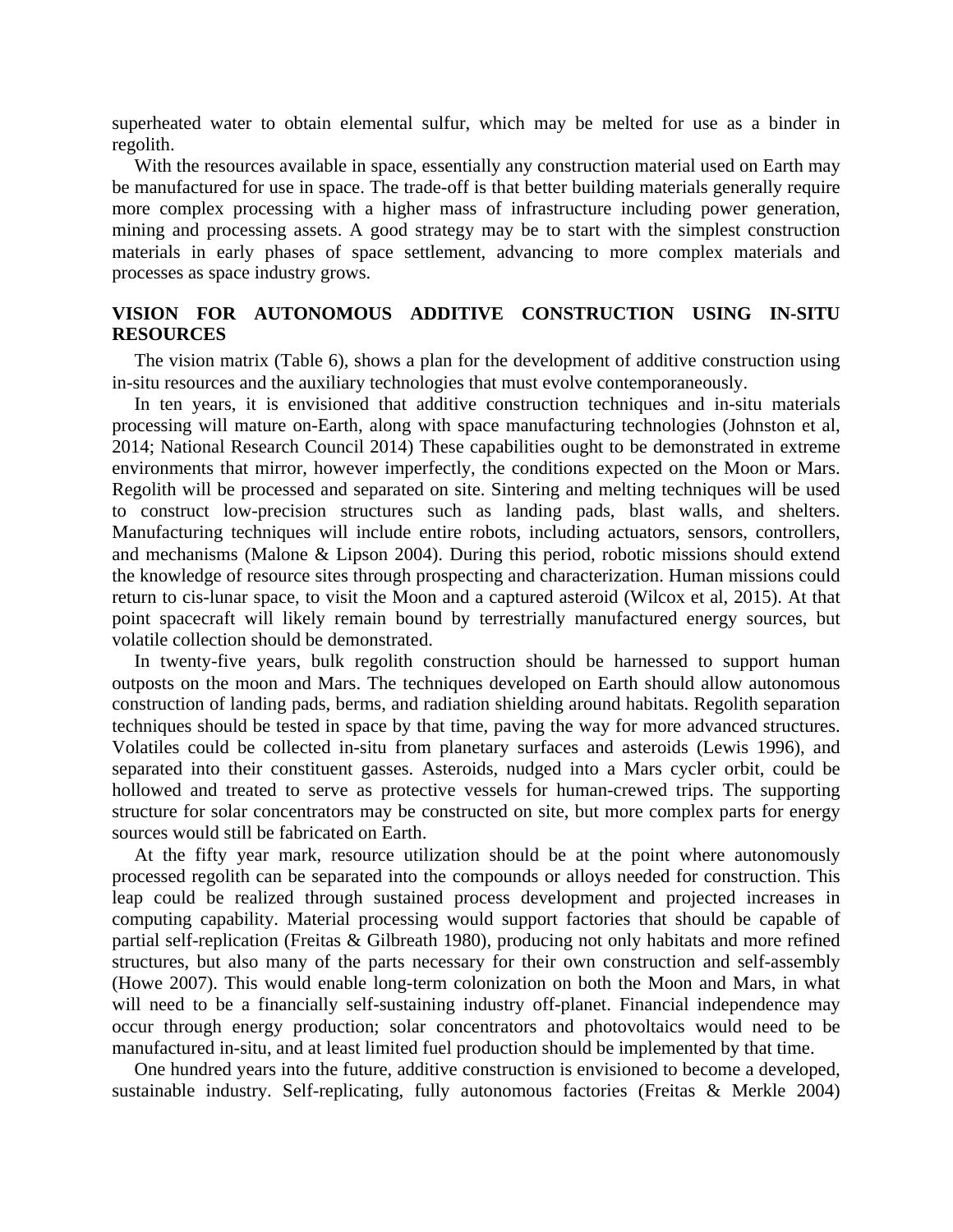construct and maintain human communities that are independent of Earth resources. Asteroids could be colonized (Joyce et al, 2013; Joyce & Snyder 2014), while lunar and Martian cities are likely to be enclosed with large-scale life support systems. Off-Earth resources should be used to create energy sources and storage, and resource processing enables sustainable, independent fuel production.

| <b>Time</b><br><b>Frame</b><br>(years) | <b>Resource</b><br><b>Utilization</b>                                                                         | <b>Humans Off-</b><br>planet                                              | <b>Automated Additive</b><br><b>Construction Technology</b>                                                      | <b>Energy</b>                                                                                                                   | <b>Byproducts</b>                                                           |
|----------------------------------------|---------------------------------------------------------------------------------------------------------------|---------------------------------------------------------------------------|------------------------------------------------------------------------------------------------------------------|---------------------------------------------------------------------------------------------------------------------------------|-----------------------------------------------------------------------------|
| 10                                     | Terrestrial<br>demonstration of<br>regolith processing /<br>separation;<br>Extraterrestrial<br>prospecting    | Trips to Moon /<br>Mars / asteroids                                       | Demonstrate terrestrial 3D<br>printing with sintering /<br>melting, print landing pads /<br>shelters             | All systems Earth<br>manufactured                                                                                               | Volatile collection<br>demonstration                                        |
| 25                                     | Harness bulk<br>regolith; Test<br>regolith separation<br>in space; Mars<br>cyclers for radiation<br>shielding | Habitation /<br>outposts on<br>Moon/Mars                                  | Autonomous construction<br>with bulk in-situ resources;<br>3D construction of landing<br>pads, shelters in space | Exporting solar<br>cells from Earth;<br>manufacture<br>concentrators in-<br>situ                                                | In-space<br>collection of<br>water separation<br>into constituent<br>gasses |
| 50                                     | Autonomous<br>materials processing<br>into desired<br>elements /<br>compounds; Cu/Fe<br>extraction            | Colonies;<br>financially self-<br>sustaining<br>industries off-<br>planet | Partial self-replicating<br>factories; habitats/structures<br>made in-situ                                       | Sustainable off-<br>world energy<br>sources: solar<br>concentrators,<br>photovoltaics<br>manufactured in-<br>situ               | Limited off-Earth<br>fuel production:<br>hydrocarbon,<br>oxygen             |
| 100                                    | Resource<br>independence;<br>terraforming<br>asteroids; enclosed<br>lunar / Martian cities                    | Communities<br>on Mars / Moon<br>/ asteroids                              | 3D additive industry; silicon<br>/ biologically based self-<br>replicating factories                             | Communities<br>independent of<br>Earth resources;<br>harness off-planet<br>resources to create<br>energy sources and<br>storage | Sustainable off-<br>Earth fuel<br>production                                |

**Table 6: Vision matrix for the future of Automated Additive Construction** 

## **IV. Conclusion**

A workshop was conducted in August, 2015 at the W.M. Keck Institute for Space Studies in Pasadena, California, where many of the leading practioners discussed, strategized and defined a new field of technology: *Three Dimensional (3D) Additive Construction For Space Using In-situ Resources.* Future workshops and events are also envisioned as the field develops and matures.

Automated Additive Construction using in-situ resources is defined in this paper by many of the current experts active in the field, including state-of-the-art for processes, materials, and material extraction. Future vision, knowledge gaps, and possibilities for future investment are also described. For purposes of mission concept design and timelines, performance parameters for a variety of methods are outlined in Table 2. Suggested technology demonstrations include terrestrial activities, ISS demonstrations, and proposed applications for zero-G and partial-G environments.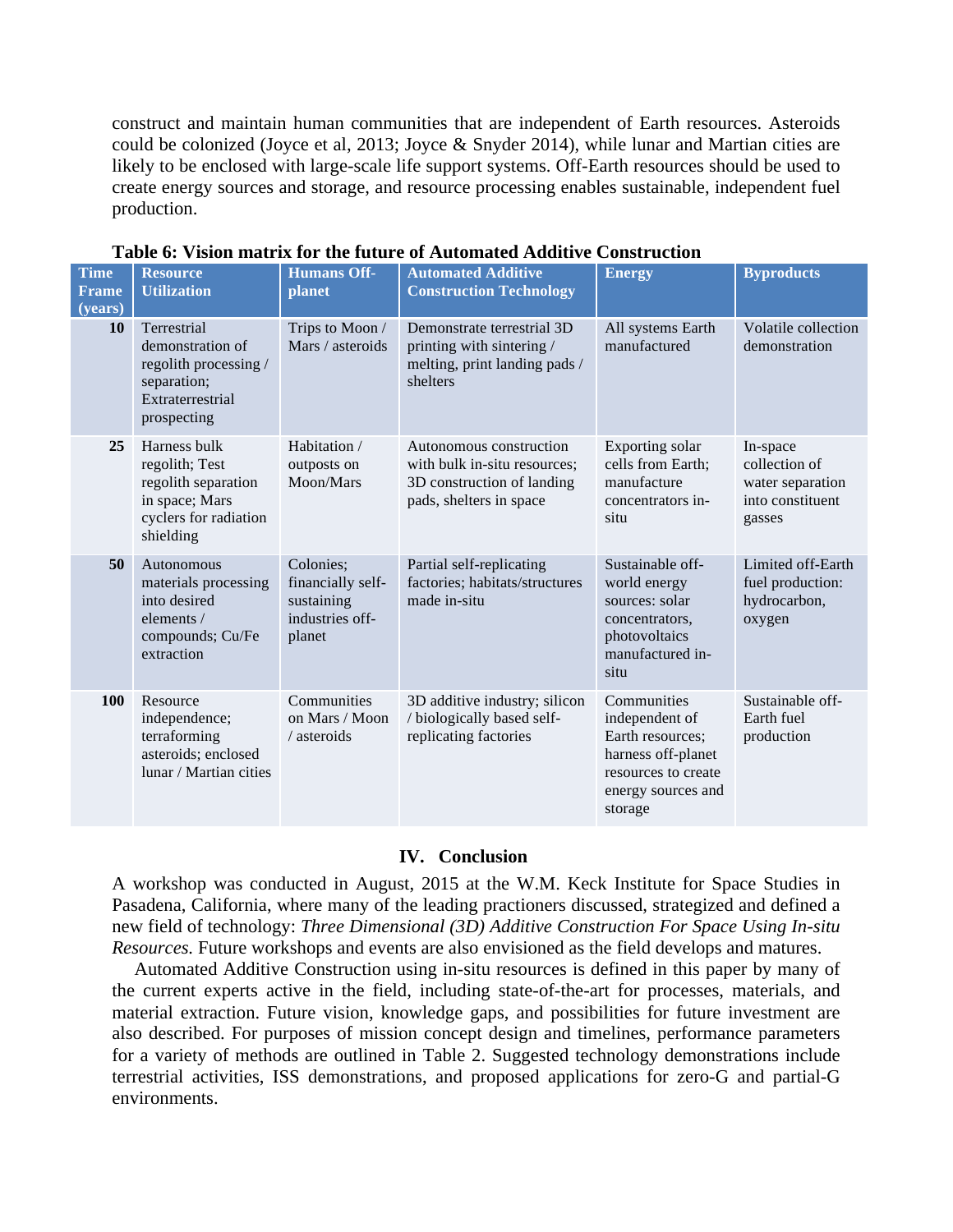### **Acknowledgments**

This work had its inception at the Three Dimensional (3D) Additive Construction For Space Using In-situ Resources study funded by the W.M. Keck Institute for Space Studies. The authors would like to thank the efforts of Michele Judd of the Keck Institute for Space Studies team for creating an opportunity for this work to happen, and for Janet Seid, Iryna Chatila, Patama Taweesup, and Hanna Storlie of the Keck team for all their hard work.

The authors would also like to give special thanks to Jack Dunkle, Todd Litwin, and Ping Howe for their efforts in making the ATHLETE "fountain pen" Additive Construction demonstration a success, and Michael Fox as one of the main advisors for the student-led SHIRE Mars tech demo printed habitat design project.

The authors would like to thank Samuel Wilkinson from Foster & Partners for help with compiling the information in Table 2.

The research described in this paper was partially carried out at the Jet Propulsion Laboratory and California Institute of Technology, under a contract with NASA. Copyright 2015. All rights reserved.

#### **References**

M Barmatz; O Iny; T Yiin; I Kahn (1995). Vibration Method for Tracking the Resonant Mode and Impedance of a Microwave Cavity. *Ceramic Transactions*, Volume 59, pp 167-174. Westerville, Ohio, USA: The American Ceramic Society.

M Barmatz; D Steinfeld; D Winterhalter; D Rickman; M Weinstein (2013). Microwave Heating Studies and Instrumentation for Processing Lunar Regolith and Simulants. *44th Lunar and Planetary Science Conference*. Woodlands, Texas, USA, 18 – 22 Mar 2013. Houston, Texas, USA: Lunar and Planetary Institute.

Betabram (2015). Betabram 3D Printer. Retrieved 8 Oct 2015 from: http://www.betabram.com

C Broomell; M Mattoni; F Zok; J Waite (2007). Critical Role of Zinc in Hardening of Nereis Jaws. *Journal of Experimental Biology*, Volume 209, pp3219-3225. doi:10.1242/jeb.02373

DM Burt (1992). Lunar Mining of Oxygen Using Fluorine. In WW Mendell (ed) *Second Conference on Lunar Bases and Space Activities of the 21st Century* (NASA CP-3166), Volume 2, pp423-428. Houston, Texas, USA: NASA Johnson Space Center.

CBP Engineering Group (2015). Properties of Basalt. Retrieved 6 Oct 2015 from: http://www.cbpengineering.com/pdf/properties\_of\_basalt.pdf

J Cesarano (1998). A Review of Robocasting Technology. In MJ Cima, SC Danforth, D Dimos (eds) *MRS Proceedings*, Symposium V -- Solid Freeform and Additive Fabrication, Volume 542, p133-140. doi:10.1557/PROC-542-133. See also http://www.sandia.gov

G Cesaretti; E Dini; X De Kestelier; V Colla; L Pambaguian (2014). Building components for an outpost on the Lunar soil by means of a novel 3D printing technology. *Acta Astronautica*, Volume 93, Jan 2014, pp430-450.

A Colaprete; P Schultz; J Heldmann; D Wooden; M Shirley; K Ennico; B Hermalyn; W Marshall; A Ricco; RC Elphic; D Goldstein; D Summy; GD Bart; E Asphaug; D Korycansky; D Landis; L Sollitt (2010). Detection of water in the LCROSS ejecta plume. *Science*, Volume 330, Number 6003, pp463-468.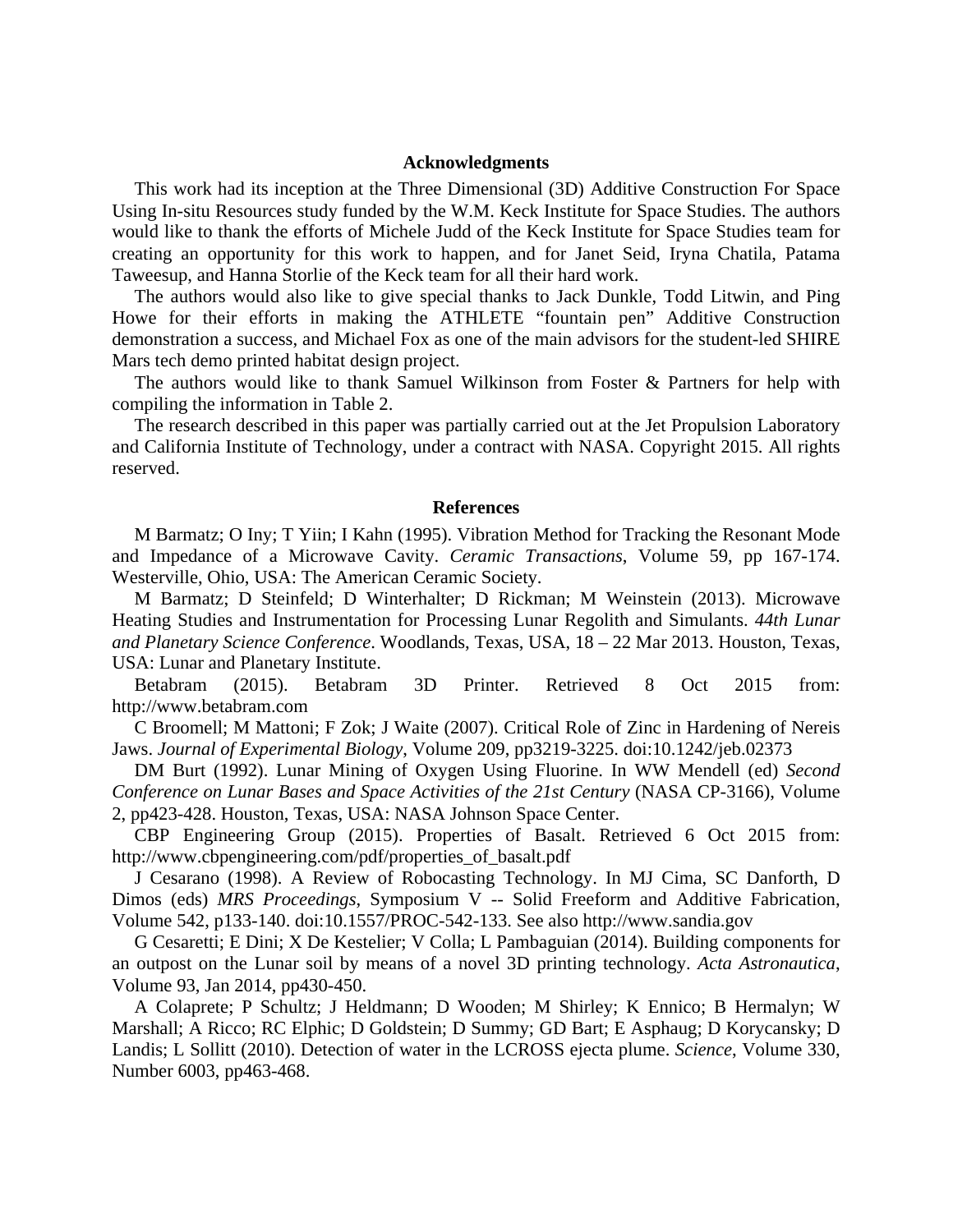PA Curreri; EC Ethridge; SB Hudson; TY Miller; RN Grugel; S Sen; DR Sadoway (2006). Process demonstration for lunar in situ resource utilization—Molten oxide electrolysis, NASA Report TM-2006-214600. MSFC Independent Research and Development Project 5-81. Huntsville, Alabama, USA: NASA Marshall Space Flight Center.

D-Shape (2015). Retrieved 29 Oct 2015 from: http://www.d-shape.com/index.htm

JA Dominguez; L Sibille; S Poizeau (2009). Modeling Joule Heating Effect on Lunar Oxygen Generation via Electrolytic Reduction. *47th AIAA Aerospace Sciences Meeting*, Orlando, Florida, USA, 5 - 8 Jan 2009. Reston, Virginia, USA: American Institute of Aeronautics and Astronautics.

G Dreibus; H Palme; B Spettel; J Zipfel; H Wänke (1995). Sulfur and selenium in chondritic meteorites. *Meteoritics*, Volume 30, Issue 4, pp439-445. doi:10.1111/j.1945- 5100.1995.tb01150.x

DUS (2015). Retrieved 8 Oct 2015 from: http://www.dusarchitects.com

EOS (2015). EOS e-Manufacturing Solutions.

M Fateri; M Khosravi (2012). On-site Additive Manufacturing by Selective Laser Melting of Composite Objects (LPI Contribution 1679-4368). *Concepts and Approaches for Mars Exploration*, Houston, Texas, USA, 12 - 14 June 2012.

E Fernando; M Quimado; A Doronila (2014). Rinorea Niccolifera (Violaceae), A New, Nickel-hyperaccumulating Species From Luzon Island, Philippines. *PhytoKeys* 37:1-13 (2014). doi:10.3897/phytokeys.37.7136

R Freitas; W Gilbreath (1980). Chapter 5: Replicating Systems Concepts: Self-replicating Lunar Factory and Demonstration. In R Freitas & W Gilbreath (eds), *Advanced Automation for Space Missions. Proceedings of the 1980 NASA / ASEE Summer Study* (Conference Publication 2255), pp189-336. Washington DC: NASA Scientific and Technical Branch.

R Freitas; R Merkle (2004). *Kinematic Self-replicating Machines*. Georgetown, Texas, USA: Landes Bioscience.

EK Gibson; R Brett; F Andrawes (1977). Sulfur in lunar mare basalts as a function of bulk composition (A78-41551 18-91). *Proceedings of the 8th Lunar Science Conference*, 14 - 18 Mar 1977, Houston, Texas, USA, Volume 2, pp1417-1428. New York, New York, USA: Pergamon Press Inc.

EK Gibson; S Chang; K Lennon; GW Moore; GW Pearce (1975). Sulfur abundances and distributions in mare basalts and their source magmas (A78-46668 21-91). In *6th Lunar and Planetary Science Conference Proceedings*, 17 - 21 Mar 1975, Houston, Texas, USA, Volume 2, pp1287-1301. New York, New York, USA: Pergamon Press Inc.

EK Gibson; CB Moore; TM Primus; CF Lewis (1985). Sulfur in achondritic meteorites. *Meteoritics*, Volume 20, Issue 3, pp503-511. doi:10.1111/j.1945-5100.1985.tb00046.x

GR Gladstone; DM Hurley; KD Retherford; PD Feldman; WR Pryor; JY Chaufray; M Versteeg; TK Greathouse; AJ Steffl; H Throop; JW Parker; DE Kaufmann; AF Egan; MW Davis; DC Slater; J Mukherjee; PF Miles; AR Hendrix; A Colaprete; SA Stern (2010). LRO-LAMP observations of the LCROSS impact plume. *Science*, Volume 330, Number 6003, pp472- 476.

JM Gosau (2012). Regolith Stabilization and Building Materials for the Lunar Surface. *ASCE Aerospace Division International Conference on Engineering, Science, Construction, and Operations in Challenging Environments (Earth & Space 2012).* Pasadena, California, USA, 15 – 18 Apr 2012. Reston, Virginia, USA: American Society of Civil Engineers.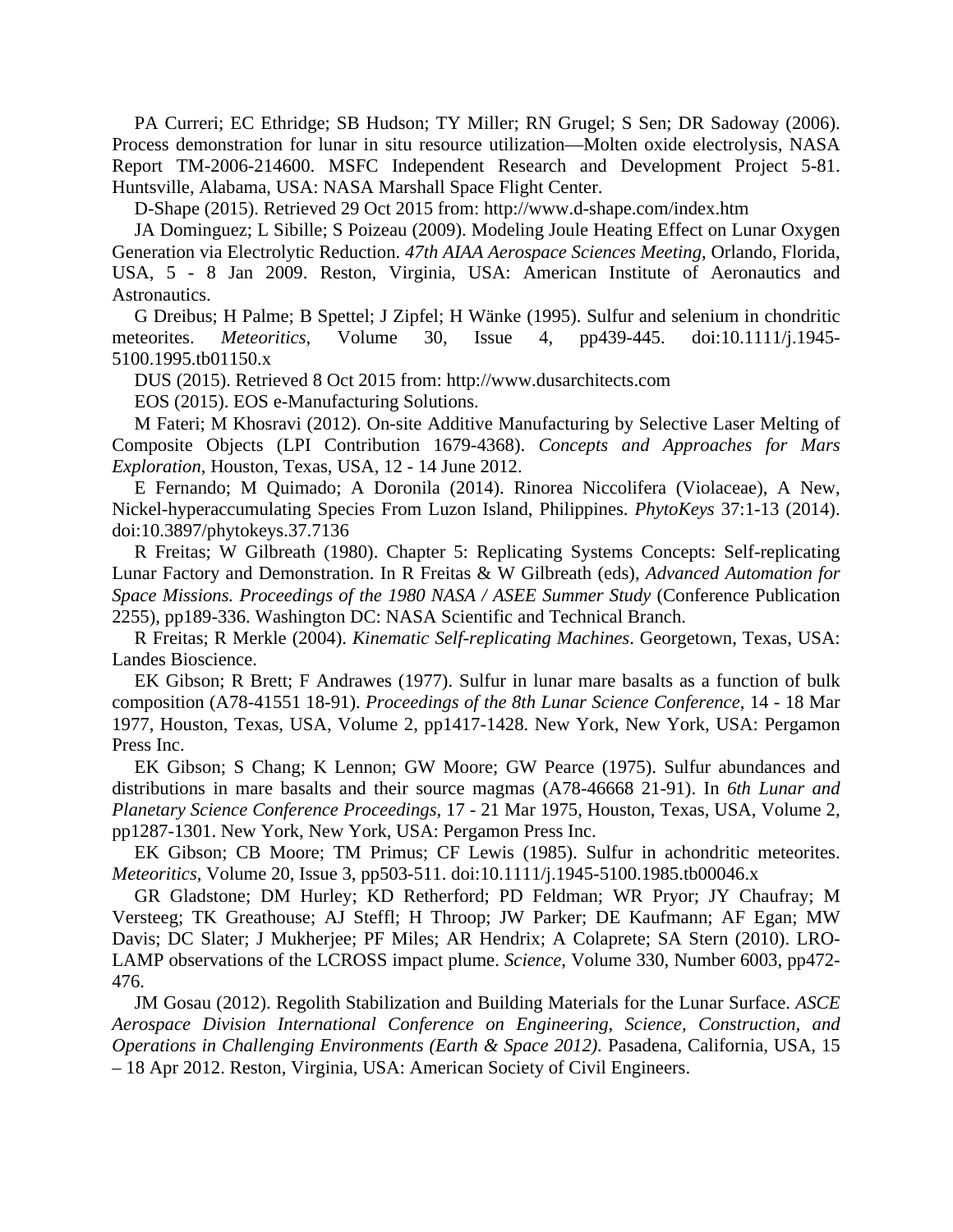A Goulas; RJ Friel (2015). 3D Printing with Moondust. *Rapid Prototyping Journal*, Volume 22, Number 5 (in press). Bradford, UK: Emerald Group Publishing Ltd.

R Gustafson; B White; M Fidler (2009). Demonstrating Lunar Oxygen Production with the Carbothermal Regolith Reduction Process (AIAA-2009-663). *47th AIAA Aerospace Sciences Meeting*, Orlando, Florida, USA, 5 - 8 Jan 2009. Reston, Virginia, USA: American Institute of Aeronautics and Astronautics.

R Gustafson; B White; M Fidler (2010). Analog Field Testing of the Carbothermal Regolith Reduction Processing System (AIAA-2010-8901). *AIAA Space 2010 Conference & Exhibition*. Anaheim, California, USA, 30 Aug - 2 Sep 2010. Reston, Virginia, USA: American Institute of Aeronautics and Astronautics.

HI-SEAS (2015). *Hawaii Space Exploration Analog and Simulation*. Retrieved 17 Sep 2015 from: http://hi-seas.org/

DC Hofmann; S Roberts; R Otis; J Kolodziejska; RP Dillon; JO Suh; A Shapiro; ZK Liu; JP Borgonia (2014a). Developing Gradient Metal Alloys through Radial Deposition Additive Manufacturing. *Scientific Reports*, Volume 4, Article Number 5357. doi:10.1038/srep05357

DC Hofmann; J Kolodziejska; S Roberts; R Otis; RP Dillon; JO Suh; ZK Liu; JP Borgonia (2014b). Compositionally graded metals: A new frontier of additive manufacturing. *Journal of Materials Research*, Volume 29, Issue 17, pp1899-1910. doi:10.1557/jmr.2014.208

A Howe (2007). Self-assembling Modular Robotic Structures (M-RA.2007.908986). *IEEE Robotics & Automation Magazine*, Vol 14, Issue 4, pp26-33.

AS Howe; K Kennedy; T Gill; et al (2013). NASA Habitat Demonstration Unit (HDU) Deep Space Habitat Analog (AIAA2013-5436). *AIAA Space 2013 Conference & Exhibition*. San Diego, California, USA, 10-12 Sep 2013. Reston, Virginia, USA: American Institute of Aeronautics and Astronautics.

AS Howe; B Wilcox; M Barmatz (2016). ATHLETE as a Mobile ISRU and Regolith Construction Platform. *Proceedings of the Fifteenth Biennial ASCE Aerospace Division International Conference on Engineering, Science, Construction, and Operations in Challenging Environments (Earth & Space 2016).* Orlando, Florida, USA, 11 - 15 Apr 2016. Reston, Virginia, USA: American Society of Civil Engineers.

AS Howe; B Wilcox; C Mcquin; D Mittman; J Townsend; R Polit-Casillas; T Litwin (2014). Modular Additive Construction Using Native Materials. *Proceedings of the Fourteenth Biennial ASCE Aerospace Division International Conference on Engineering, Science, Construction, and Operations in Challenging Environments (Earth & Space 2014).* St Louis, Missouri, 27-29 Oct 2014. Reston, Virginia, USA: American Society of Civil Engineers.

A Howe; B Wilcox; C McQuin; J Townsend; R Rieber; M Barmatz; J Leichty (2013). Faxing Structures to the Moon: Freeform Additive Construction System (FACS) (AIAA2013-5437). *AIAA Space 2013 Conference & Exhibition*, San Diego, California, USA, 10-12 Sep 2013. Reston, Virginia, USA: American Institute of Aeronautics and Astronautics.

IAAC (2015). Institute of Advanced Architecture of Catalunya. Retrieved 8 Oct 2015 from: http://www.iaac.net

M Iai; L Gertsch (2013). Excavation of Lunar Regolith with Large Grains by Rippers for Improved Excavation Efficiency. *Journal of Aerospace Engineering*, Volume 26, Number 1, Jan 2013, pp97-104.

P Jakes (1998). Cast basalt, mineral wool and oxygen production: early industries for planetary (lunar) outposts. Workshop on Using In situ Resources for Construction of Planetary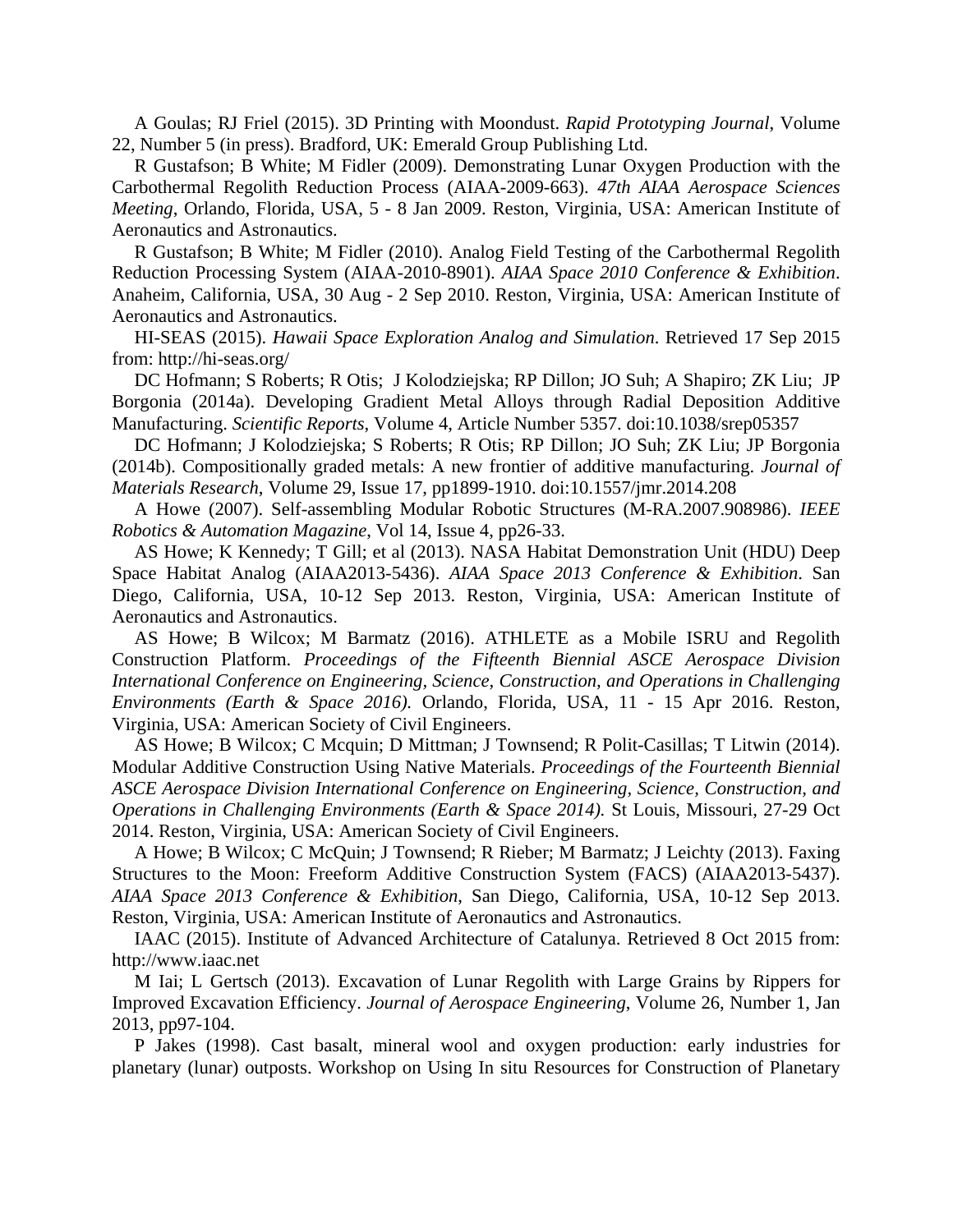Outposts, *LPI Technical Report*, Volume 1, p9. Houston, Texas, USA: Lunar and Planetary Institute.

N Jarrett; SK Das; WE Haupin (1980). Extraction of oxygen and metals from lunar ores. *Space Solar Power Review*, Volume 1, Number 4, pp281-287.

M Johnston; M Werkheiser; M Snyder; J Edmunson (2014). 3D Printing in Zero-G ISS Technology Demonstration (AIAA-2014-4470). *AIAA Space 2014 Conference & Exhibition*, San Diego, California, USA, 5-7 Aug 2014. Reston, Virginia, USA: American Institute of Aeronautics and Astronautics.

E Joyce; M Snyder (2014). Technologies Enabling Colonization of Near-Earth Asteroids (AIAA-2014-4372). *AIAA Space 2014 Conference & Exhibition*, San Diego, California, USA, 5- 7 Aug 2014. Reston, Virginia, USA: American Institute of Aeronautics and Astronautics.

E Joyce; M Snyder; A Mazzarella (2013). Human Settlement on a Near-Earth Asteroid (AIAA-2013-5303). *AIAA Space 2013 Conference & Exhibition*. San Diego, California, USA, 10-12 Sep 2013. Reston, Virginia, USA: American Institute of Aeronautics and Astronautics.

M Kayser (2011). Markus Kayser - Solar Sinter. Retrieved 22 Sep 2015 from: http://youtu.be/Tsk-24UYFs0. See also http://www.markuskayser.com

P Kazanas; P Deherkar; P Almeida; H Lockett; S Williams (2012). Fabrication of geometrical features using wire and arc additive manufacture. *Proceedings of the Institution of Mechanical Engineers, Part B: Journal of Engineering Manufacture*, Volume 226, Number 6, pp1042-1051. doi:10.1177/0954405412437126

B Khoshnevis (1998). Innovative Rapid Prototyping Process Making Large Sized, Smooth Surface Complex Shapes in a Wide Variety of Materials. *Materials Technology*, Volume 13, pp52-63.

B Khoshnevis (2004). Automated construction by contour crafting—related robotics and information technologies. *Automation in Construction*, Volume 13, Issue 1, pp5-19. doi:10.1016/j.autcon.2003.08.012

B Khoshnevis; B Asiabanpour; M Mojdeh; K Palmer (2003). SIS - a new SFF method based on powder sintering. *Rapid Prototyping Journal*, Volume 9, Number 1, pp30-36.

B Khoshnevis; P Bodiford; K Burks; E Ethridge; D Tucker; W Kim; H Toutanji; M Fiske (2005). Lunar Contour Crafting: A Novel Technique for ISRU Based Habitat Development (AIAA2005-538). *AIAA Aerospace Sciences Meeting*, Reno, Nevada, USA, 10-13 Jan 2005. Reston, Virginia, USA: American Institute of Aeronautics and Astronautics.

B Khoshnevis; D Hwang; KT Yao; Z Yeh (2006). Mega-scale Fabrication by Contour Crafting. *International Journal of Industrial and Systems Engineering*, Volume 1, Number 3, pp301-320.

J Klein; M Stern; G Franchin; M Kayser; C Inamura; S Dave; JC Weaver; P Houk; P Colombo; M Yang; N Oxman (2015). Additive Manufacturing of Optically Transparent Glass. *3D Printing and Additive Manufacturing*, Volume 2, Number 3, pp92-105. doi:10.1089/3dp.2015.0021

Y Konishi; T Tsukiyama; T Tachimi; N Saitoh; T Nomura; S Nagamine (2007). Microbial Deposition of Gold Nanoparticles by the Metal-Reducing Bacterium Shewanella Algae. *Electrochimica Acta*, Volume 53, Issue 1, 20 Nov 2007, pp186-192. doi:10.1016/j.electacta.2007.02.073. Selection of papers from the 4th International Symposium of Electrochemical Processing of Tailored Materials, 3-5 Oct 2005, Kyoto, Japan.

Krassenstein (2014). Remember the 3D Printed Castle? Now You Too Can Print Your Own Mini Version for Free. *3D Print.com*, 3D Printer & Printing News, 3 Nov 2014. Retrieved 25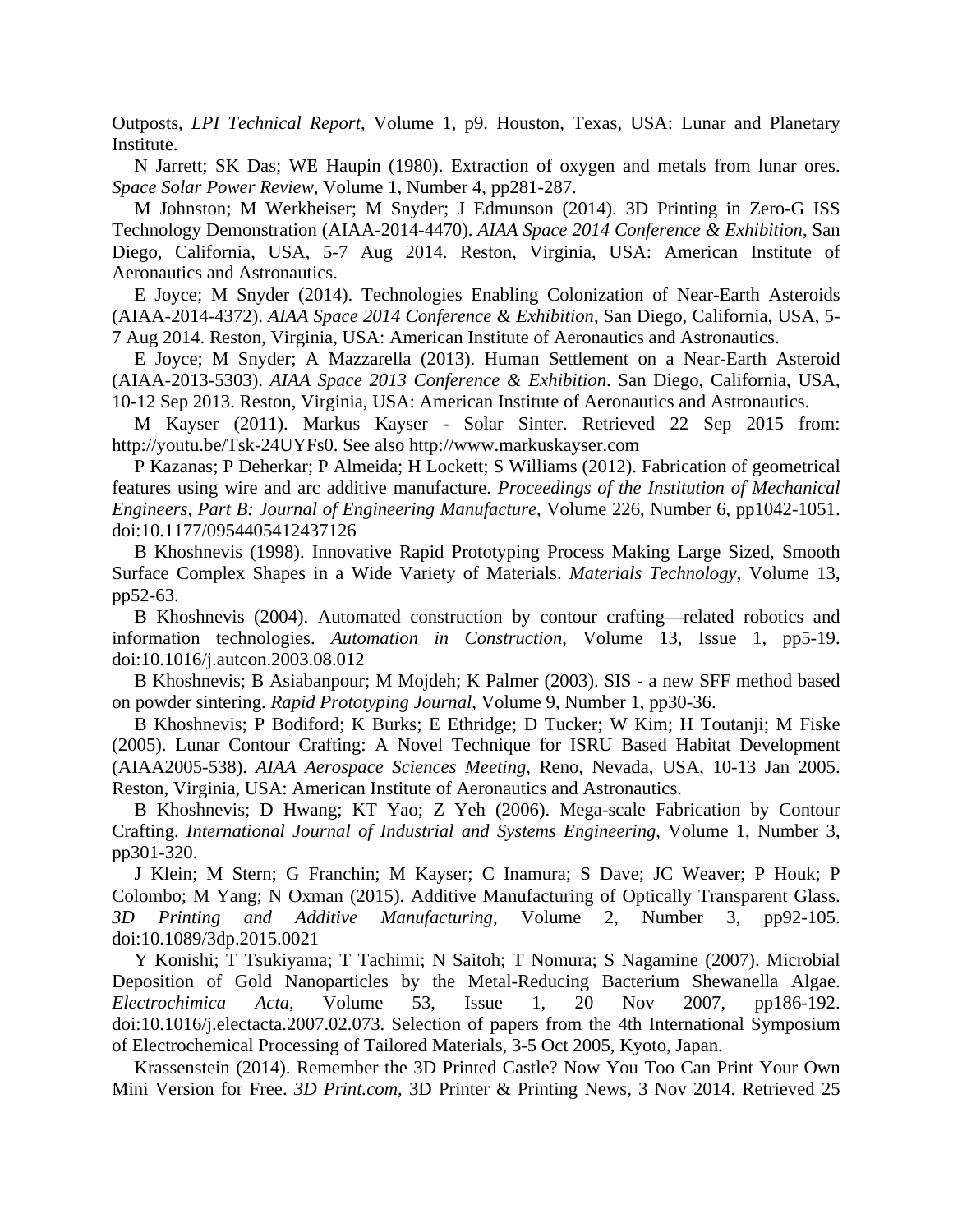Sep 2015 from: http://3dprint.com/22597/3d-printed-castle-replica/. See also http://www.totalkustom.com

P Krueger; A Moslemi; J Nichols; I Bartol; W Stewart (2008). Vortex Ring in Bio-inspired and Biological Jet Propulsion. *Advances in Science and Technology*, Volume 58, Sep 2008, pp237-246. doi:10.4028/www.scientific.net/AST.58.237

L Kundanati; N Gundiah (2014). Biomechanics of Substrate Boring by Fig Wasps. *Journal of Experimental Biology*, Volume 217, pp1946-1954. doi:10.1242/jeb.098228

GA Landis (2007). Materials refining on the Moon. *Acta Astronautica*, Volume 60, Number 10, pp906-915.

S Langhoff; J Cumbers; L Rothschild; C Paavola; S Worden (2012). *Workshop Report on What are the Potential Roles for Synthetic Biology in NASA's Mission?* Mountain View, California, USA: NASA Ames Research Center.

TT Le; SA Austin;S Lim; RA Buswell; R Law; AGT Gibb; A Thorpe (2012a). Hardened properties for high-performance printing concrete. *Cement and Concrete Research Journal*, Volume 42, Issue 3, pp558-566.

TT Le; SA Austin; S Lim; RA Buswell; AGT Gibb; A Thorpe (2012b). Mixed design and fresh properties for high-performance printing concrete. *RILEM Material & Structures Journal*, Volume 45, issue 8, pp1221-1232.

SH Lebowitz (1931). A demonstration working model of the Frasch Process for mining sulfur. *Journal of Chemical Education*, Volume 8, Number 8, p1630.

J Lewis (1996). *Mining the Sky: Untold Riches from the Asteroids, Comets, and Planets*. New York, New York, USA: Basic Books (Perseus Books).

S Lim; RA Buswell; TT Le; SA Austin; AGT Gibb; A Thorpe (2012). Development in construction-scale additive manufacturing processes. *Automation in Construction*, Volume 21, Issue 1, pp262-268.

TD Lin; S Bhattacharja; L Powers-Couche; SB Skaar; T Horiguchi; N Saeki (1998). Lunar and Martian Resource Utilization-Cement and Concrete. Workshop on Using In situ Resources for Construction of Planetary Outposts, *LPI Technical Report*, Volume 1, p12. Houston, Texas, USA: Lunar and Planetary Institute.

TD Lin; H Love; D Stark (1987). Physical Properties of Concrete Made with Apollo 16 Lunar Soil Sample. *Proceedings of the Second Conference on Lunar Bases and Space Activities of the 21st Century*, 5 - 7 Apr 1988, Houston, Texas, USA, pp483-487. Houston, Texas, USA: Lunar and Planetary Institute.

RE Loov; AH Vroom; MA Ward (1974). Sulfur Concrete -- A New Construction Material. *Precast / Prestressed Concrete Institute Journal*, Volume 19, Issue 1, pp86-95.

E Malone; H Lipson (2004). Solid Freeform Fabrication for Autonomous Manufacturing of Complete Mobile Robots. *Workshop Proceedings of Robosphere*, 9-10 Nov 2004, NASA Ames Research Center.

M Marone; MS Paley; DN Donovan; LJ Karr (2009). Lunar Oxygen Production and Metals Extraction Using Ionic Liquids. *LEAG Meeting*, 18 Nov 2009, Houston, Texas, USA.

CA McLemore; JC Fikes; CA Darby; JE Good; SD Gilley (2008). Fabrication Capabilities Utilizing In Situ Materials (AIAA2008-7854). *AIAA Space 2008 Conference & Exhibition*. San Diego, California, USA, 9 - 11 Sep 2008. Reston, Virginia, USA: American Institute of Aeronautics and Astronautics.

MDRS (2015). *Mars Desert Research Station*. The Mars Society. Retrieved 17 Sep 2015 from: http://mdrs.marssociety.org/home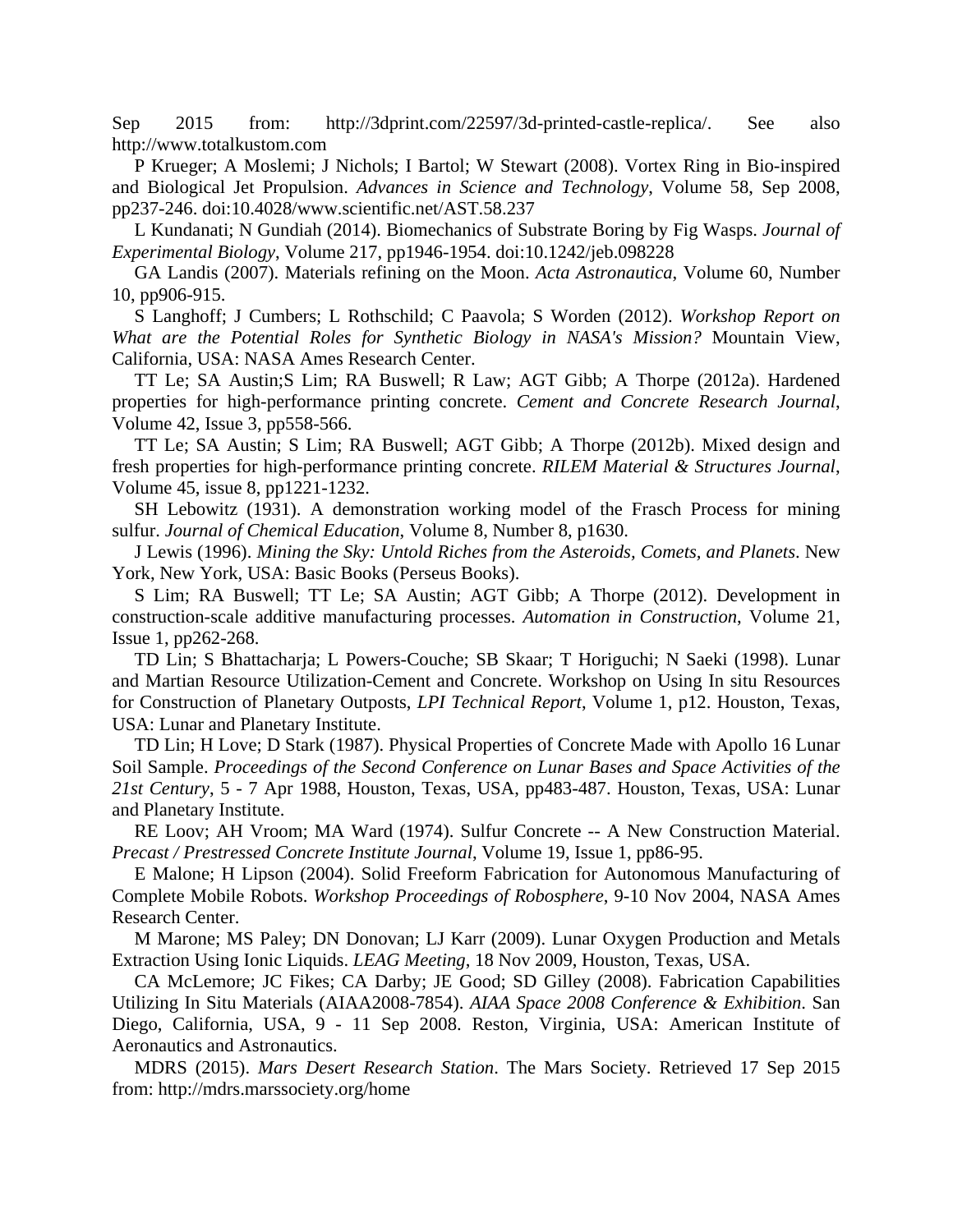C Meyers; H Toutanji (2007). Analysis of lunar-habitat structure using waterless concrete and tension glass fibers. *Journal of Aerospace Engineering*, Volume 20, Number 4, pp220-226.

RP Mueller; RH King (2008). Trade Study of Excavation Tools and Equipment for Lunar Outpost Development and ISRU. *Space Technology and Applications International Forum (STAIF2008).* Albuquerque, New Mexico, USA, 10 – 14 Feb 2008. Proceedings, pp 237-244. Melville, New York, USA: American Institute of Physics AIP Press.

RP Mueller; L Sibille; PE Hintze; TC Lippitt; JG Mantovani; MW Nugent; I Townsend (2014). Additive Construction using Basalt Regolith Fines. *Proceedings of the Fourteenth Biennial ASCE Aerospace Division International Conference on Engineering, Science, Construction, and Operations in Challenging Environments (Earth & Space 2014).* St Louis, Missouri, 27-29 Oct 2014. Reston, Virginia, USA: American Society of Civil Engineers.

T Nakamura; CL Senior (2008). Solar Thermal Power for Lunar Materials Processing. *Journal of Aerospace Engineering*, Volume 21, Number 2, pp91-101.

T Nakamura; BK Smith (2009). Solar Thermal System for Oxygen Production from Lunar Regolith — Ground Based Demonstration System. Final Report No. PSI 6068/TR-2399. Sam Ramon, California, USA: Physical Sciences Inc.

T Nakamura; BK Smith (2011). Solar Thermal System for Lunar ISRU Applications: Development and Field Operation at Mauna Kea, Hawaii. *SPIE Optics and Photonics Optical Engineering + Applications*, San Diego, California, USA, 21-25 August, 2011. Paper No 8124- 10, PSI-6086/6068/SR-1451.

National Research Council (2014). *3D Printing in Space*. Washington, DC, USA: The National Academies Press.

MS Paley; LJ Karr; P Curreri (2009). Oxygen Production from Lunar Regolith using Ionic Liquids. *Space, Propulsion and Energy Sciences International Forum 2009*. NASA Report M09- 0326 / MSFC-2200. Huntsville, Alabama, USA: NASA Marshall Space Flight Center. Retrieved 16 Sep 2015 from: http://ntrs.nasa.gov/archive/nasa/casi.ntrs.nasa.gov/20090017882.pdf

PISCES (2015). Pacific International Space Center for Exploration Systems. Retrieved 8 Oct 2015 from: http://www.pacificspacecenter.com

N Poulimenou; I Giannopoulou; D Panias (2014). Preliminary investigation of ionic liquids utilization in primary aluminum production. *Proceedings of the International Conference on Mining, Material and Metallurgical Engineering* (paper number 60). Prague, Czech Republic, 11 - 12 Aug 2014.

DR Pettit (1985). Fractional distillation in a lunar environment. In WW Mendell (ed) *Lunar Bases and Space Activities of the 21st Century*, volume 1, p507. Houston, Texas, USA: Lunar and Planetary Institute.

D Quicke; P Wyeth; J Fawke; H Basibuyuk; J Vincent (1998). Manganese and Zinc in the Ovipositors and Mandibles of Hymenopterous Insects. *Zoological Journal of the Linnean Society*, Volume 124, Issue 4, pp387-396. doi:10.1111/j.1096-3642.1998.tb00583.x

M Randall; FW Gerard (1928). Synthesis of Methane from Carbon Dioxide and Hydrogen. *Industrial & Engineering Chemistry*, Volume 20, Number 12, pp1335-1340.

T Ring; E Ping (2007). Sorel Cement Reactions and Their Kinetics. *The 2007 AIChE Annual Meeting*.

KR Sacksteder; GB Sanders (2007). In-situ resource utilization for lunar and mars exploration. *45th AIAA Aerospace Sciences Conference,* Reno Nevada, 8-11 January 2007.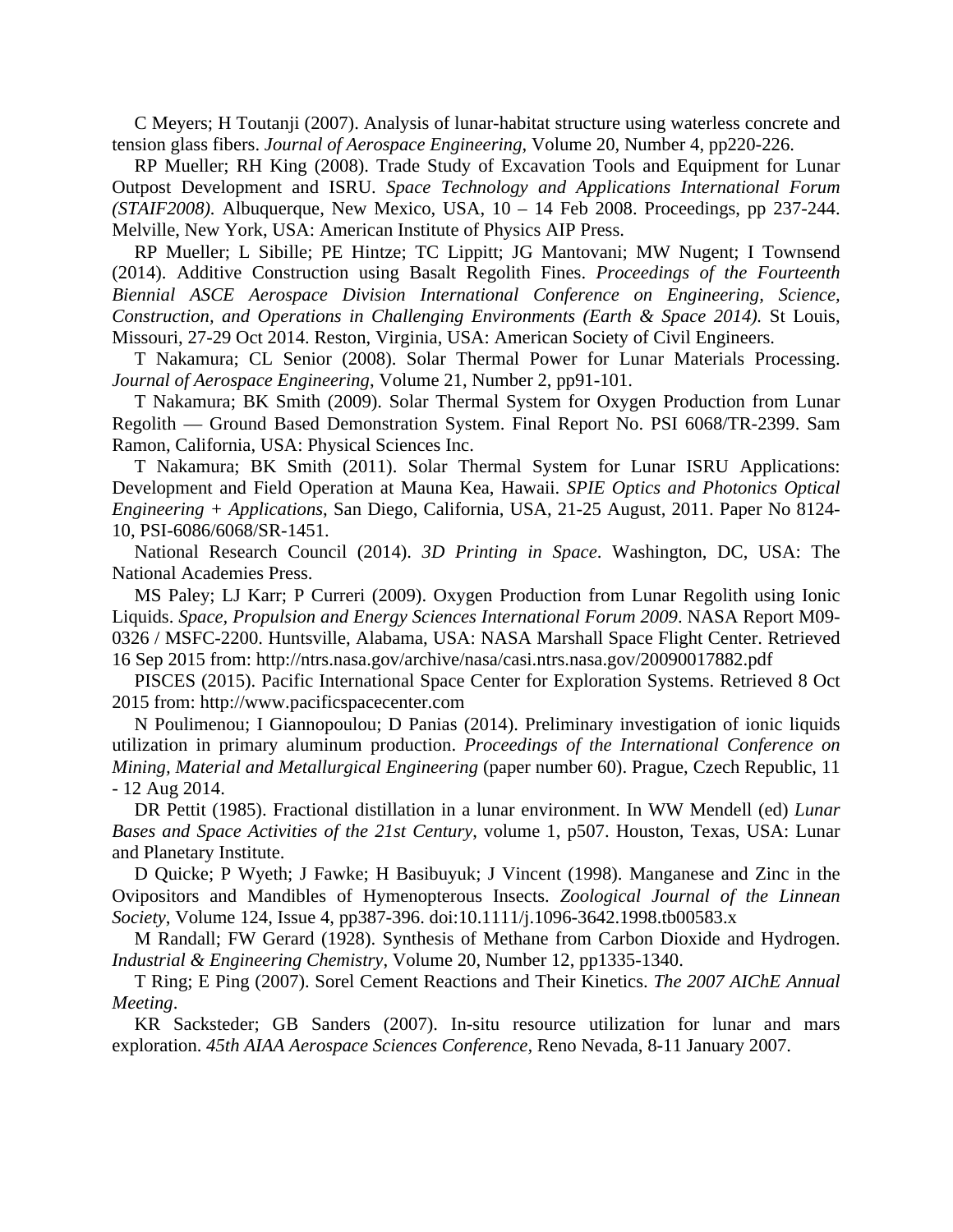GB Sanders; WE Larson (2011). Integration of In-Situ Resource Utilization into lunar/Mars exploration through field analogs. *Advances in Space Research*, Volume 47, Issue 1, 4 Jan 2011, pp20-29.

GB Sanders; WE Larson (2013). Progress Made in Lunar In Situ Resource Utilization under NASA's Exploration Technology and Development Program. *Journal of Aerospace Engineering*, Volume 26, Number 1, Jan 2013, pp5-17.

SS Schreiner (2015). Molten Regolith Electrolysis Reactor Modeling and Optimization of In-Situ Resource Utilization Systems. PhD Thesis, Massachusetts Institute of Technology, 2015.

SS Schreiner; JA Hoffman; GB Sanders; KA Lee (2015a). Integrated modeling and optimization of lunar In-Situ Resource Utilization systems. *2015 IEEE Aerospace Conference*, Big Sky, Montana, USA, 7-14 Mar 2015. New York, New York, USA: Institute of Electrical and Electronics Engineers.

SS Schreiner; L Sibille; J Dominguez; J Hoffman; G Sanders; A Sirk (2015b). Development of A Molten Regolith Electrolysis Reactor Model for Lunar In-Situ Resource Utilization. *8th Symposium on Space Resource Utilization*, Kissimmee, Florida, 5-9 January 2015. Reston, Virginia, USA: American Institute of Aeronautics and Astronautics.

C Schwandt; JA Hamilton; DJ Fray; IA Crawford (2012). The production of oxygen and metal from lunar regolith. *Planetary and Space Science*, Volume 74, Number 1, pp49-56.

W Seboldt; S Lingner; S Hoernes; W Grimmeisen; R Lekies; R Herkelmann; DM Burt; JS Lewis (1993). Lunar oxygen extraction using fluorine. In JS Lewis, DS McKay, BC Clark (eds) *Resources of Near Earth Space*, pp129-148. Tucson, Arizona, USA: University of Arizona Press.

L Sibille; DR Sadoway; A Sirk; P Tripathy; O Melendez; E Standish; JA Dominguez; DM Stefanescu; PA Curreri; S Poizeau (2009). Recent advances in scale-up development of molten regolith electrolysis for oxygen production in support of a lunar base (AIAA2009-659). *47th AIAA Aerospace Sciences Meeting*, 5 - 8 Jan 2009, Orlando, Forida, USA. Reston, Virginia, USA: American Institute of Aeronautics and Astronautics.

L Sibille; DR Sadoway; P Tripathy; E Standish; A Sirk; O Melendez; D Stefanescu (2010). Performance testing of molten regolith electrolysis with transfer of molten material for the production of oxygen and metals on the moon. *3rd Symposium on Space Resource Utilization*. NASA Technical Report Server, Report No KSC-2009-310. NASA Kennedy Space Center.

L Sibille; JA Dominguez (2012). Joule-heated Molten Regolith Electrolysis Reactor Concepts for Oxygen and Metals Production on the Moon and Mars. *50th AIAA Aerospace Sciences Meeting including the New Horizons Forum and Aerospace Exposition*, 9 - 12 Jan 2012, Nashville, Tennessee, USA. Reston, Virginia, USA: American Institute of Aeronautics and Astronautics.

AH Sirk; DR Sadoway; L Sibille (2010). Direct electrolysis of molten lunar regolith for the production of oxygen and metals on the Moon. *ECS Transactions*, Volume 28, Number 6, pp367-373. Pennington, New Jersey, USA: The Electrochemical Society.

Specavia (2015). Retrieved 8 Oct 2015 from: http://www.specavia.pro

E Standish (2010). Design of a molten materials handling device for support of molten regolith electrolysis. PhD dissertation, The Ohio State University, 2010.

Y Tang; JYH Fuh; HT Loh; YS Wong; L Lu (2003). Direct laser sintering of a silica sand. *Materials & design*, Volume 24, Number 8, pp623-629.

LA Taylor; TT Meek (2005). Microwave sintering of lunar soil: properties, theory, and practice. *Journal of Aerospace Engineering*, Volume 18, Number 3, July 2005, pp188-196. doi:10.1061/(ASCE)0893-1321(2005)18:3(188)